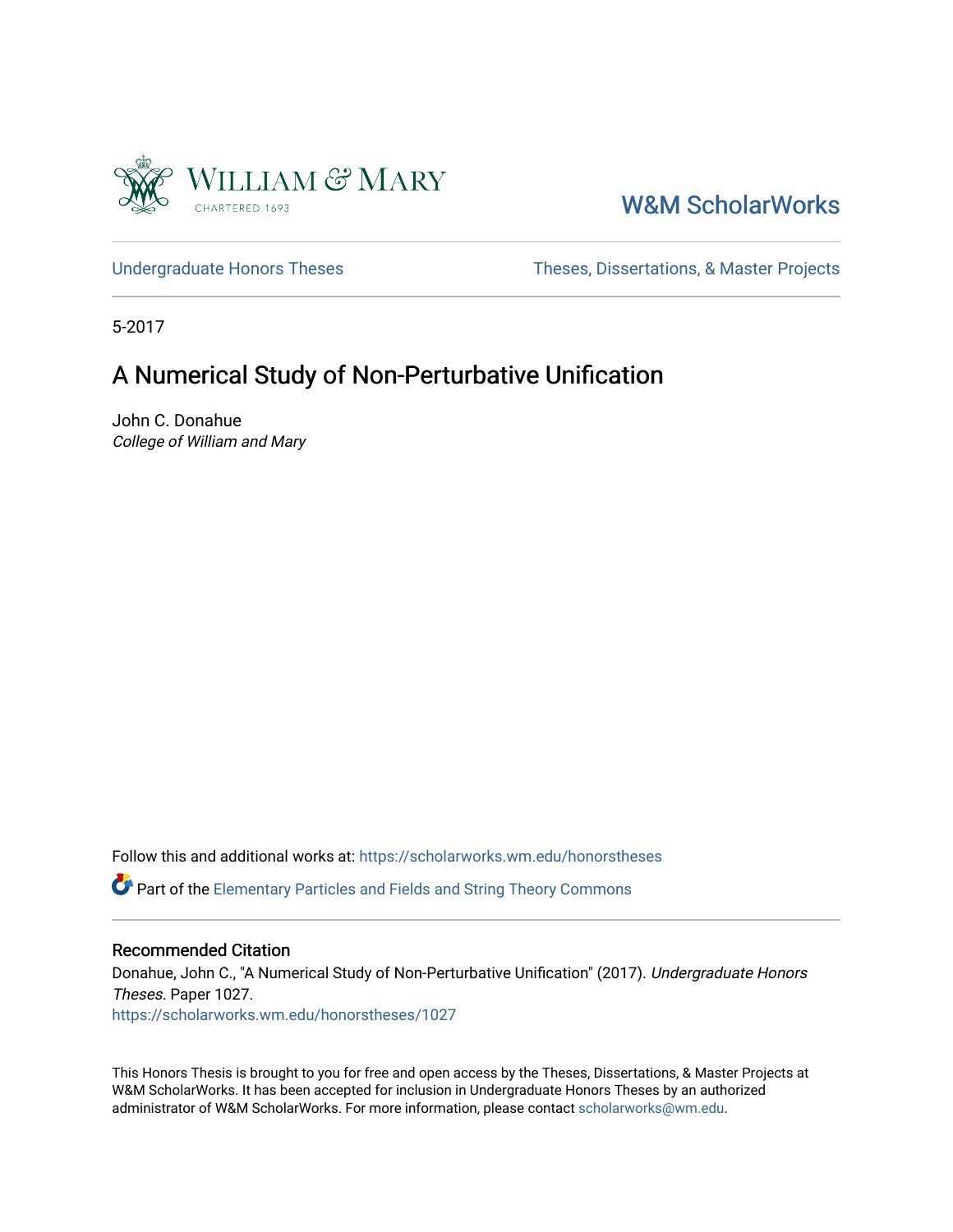# A Numerical Study of Non-Perturbative Unification

A thesis submitted in partial fulfillment of the requirement for the degree of Bachelor of Science with Honors in Physics from the College of William and Mary

# John Canty Donahue

Accepted for

(Honors or no-Honors)

Christopher Carone, Director

Gina Hoatson, Physics

Ryan Vinroot, Mathematics

Williamsburg, VA May 2017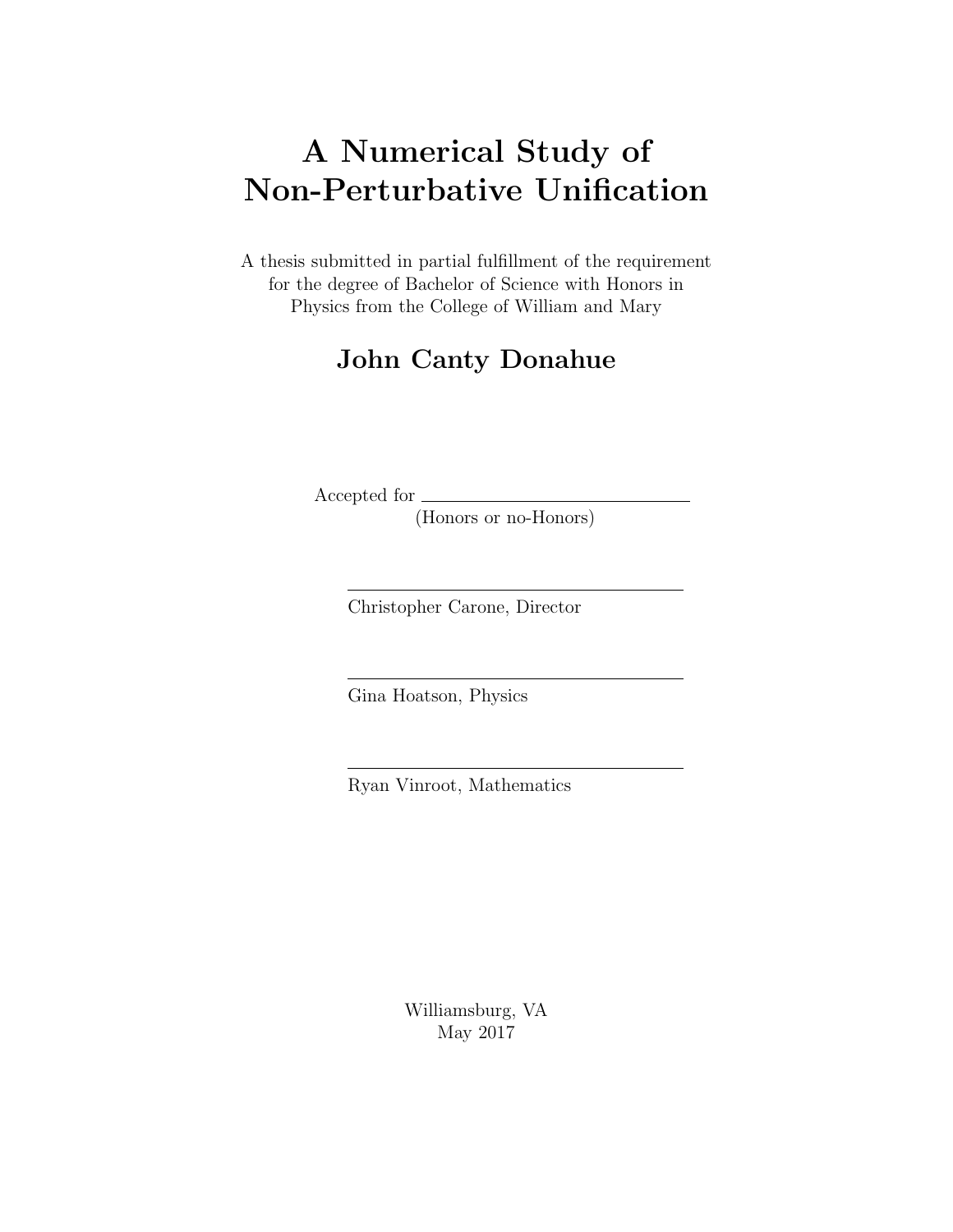#### Abstract

Non-perturbative unification provides an attractive framework for exploring physics beyond the Standard Model. It assumes nothing about the form of the unified physics, yet provides low-energy predictions of Standard Model couplings. In this investigation, we consider models that add multiplets of  $SU(5)$ to the Standard Model in order to unify in this way. We present a search for those that correctly reproduce experimental results and find that some models unify with added matter at the scale of the potential future 100 TeV collider. We conclude with an illustrative example of how these models can be built off of for further model building beyond the Standard Model with extractable phenomenological results.

#### I Introduction

The gravitational, electromagnetic, weak and strong forces are the four fundamental forces that form the basis of the laws that govern the universe. Much work has been done in the last 75 years to formulate these forces in our modern understanding of physics, the theoretical framework of quantum field theory. In the framework of quantum field theory, every force in the Standard Model has an associated symmetry group and coupling constant. The associated symmetry group captures the fundamental structure of the force, while the coupling constant tells us roughly how strongly the forces acts. In the Standard Model, then, we have three fundamental symmetry groups,  $SU(3) \times SU(2) \times U(1)$ , and three couplings,  $g_3, g_2$ , and  $g_1$  for roughly the strong, weak, and electromagnetic forces respectively.

In such efforts, the electromagnetic and weak forces were unified in the late 1960's into the electroweak theory for which Glashow, Weinberg, and Salam were awarded the Nobel Prize. By unification, we mean that the weak and electromagnetic forces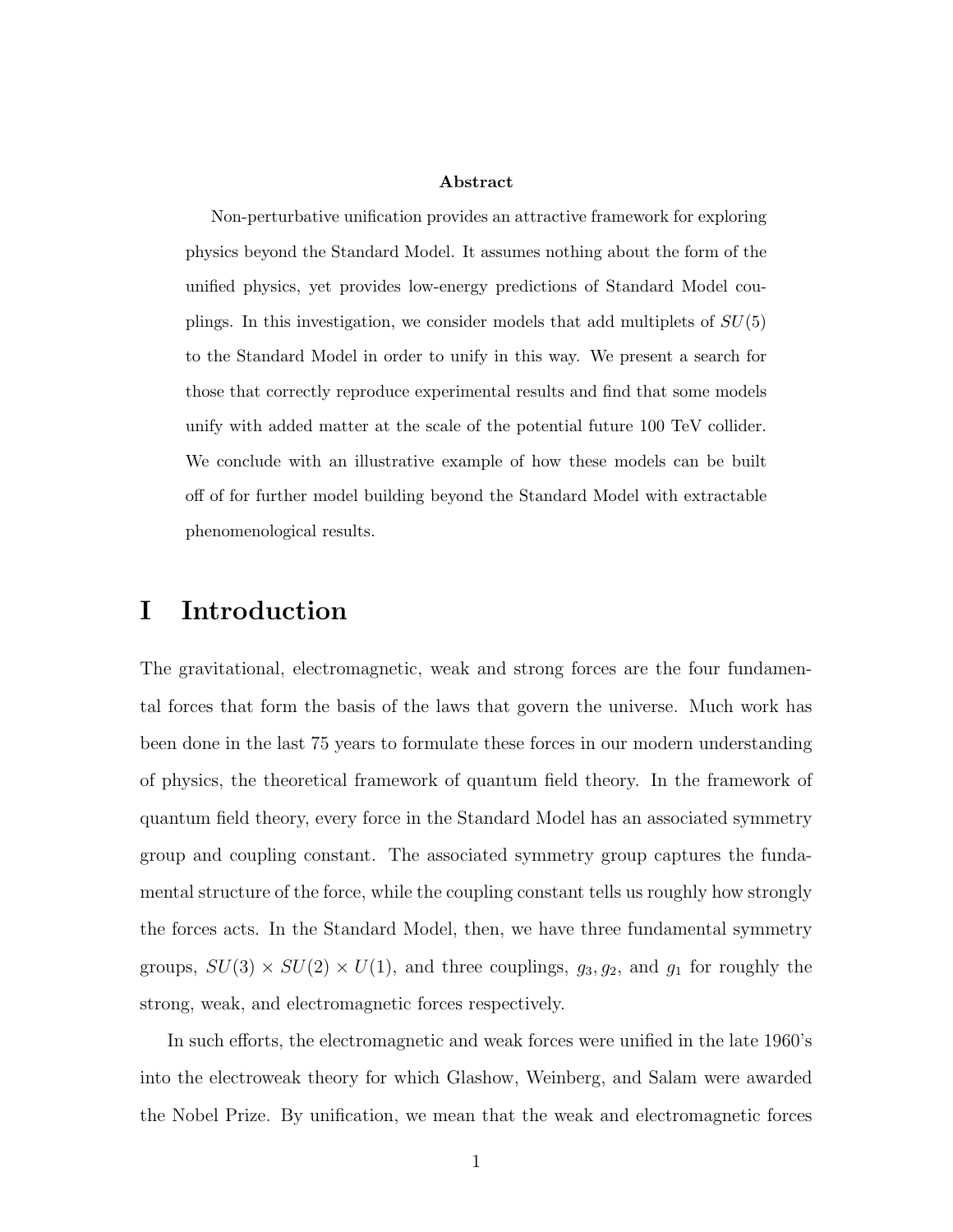are the same force above some energy scale, the associated electroweak scale. Below that scale however, this unified force breaks in two. The strong force was described in the same formalism of quantum field theory in the quark model, which was confirmed experimentally in the 1970s when quarks were discovered at particle colliders. The Standard Model, the electroweak and strong force written together, was created. The strong force, however, was never unified with the electroweak force in the same way that the electroweak force is a unification of forces. Unification is too attractive to leave alone, however, and so is a point that we'll come back to.

In the process of making Standard Model theory consistent, by which we mean preventing it from giving us nonsensical answers, we must "renormalize" the coupling constants. As a result, the coupling constants of the fundamental forces are no longer constant! Despite the name, they now depend on the amount of energy involved in an interaction. This means that naively measuring the fine-structure constant at 13 TeV at the LHC will give a different value than on the 10 GeV beam down the road at Jefferson Lab. Just as the maximum resolution of a telescope is dependent on the energy and of the incoming light, higher energy scales are equivalent to probing interactions on shorter and shorter distances.

Though couplings are now energy dependent, this dependence is given by the method of renormalization. The method with which we renormalize the theory depends ultimately on the structure, thus the symmetry groups, of the Standard Model [1]. The method of renormalization leads us to a perturbative description of how the coupling constants change with energy scale. These differential equations are called the renormalization group equations (RGEs), of the coupling constants, which are

$$
\frac{dg_i}{dt} = b_i \frac{g_i^3}{16\pi^2} \tag{1}
$$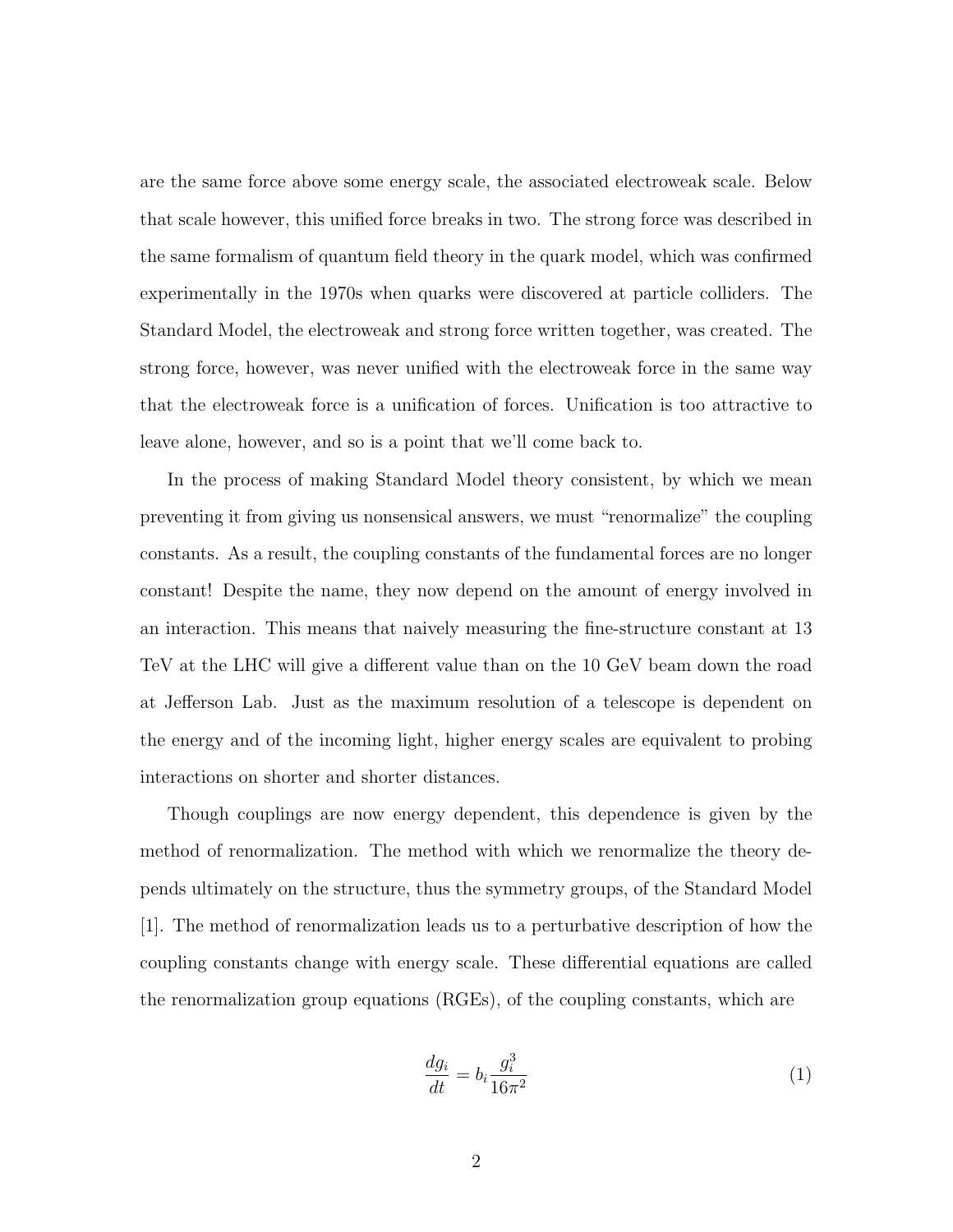to the lowest order in perturbative expansion  $[2]$ . Here the index i runs from 1 to 3, shorthand for three separate equations, with  $b_i$  a different constant for each equation and  $t$  the energy scale. We can integrate, or "run", these equations up from their measured values at our current energy scale to those yet unexplored to theorize what is happening at higher energy scales. When we do this, we see that the couplings pass each other at some higher energy scale, see left graph in FIG. 1. This means that at energies higher than this crossing, the strong force is weaker than the weak force! This is an interesting occurrence that we will be coming to later.

Hypothesized particles and extra symmetry groups are often theorized to solve problems within the Standard Model, such as those concerning consistency issues and the hierarchy problem [3]. The hierarchy problem asks why gravity is so weak compared to the other four forces, and is a long standing problem in physics. Supersymmetry is one proposed solution to this disparity. Supersymmetry adds an extra symmetry to the Standard Model which pairs each known particle with a hypothesized partner particle that has a different spin. One effect of the addition of supersymmetry is that the weakness of gravity is rendered natural. The separation between the weak and gravitational energy scales can be maintained after quantum corrections are taken into account without a fine tuning of parameters [3]. Another result is that a whole slew of new particles are theorized to exist. As these particles have not yet been found, they are theorized to be massive enough to have hidden from the current generation of particle colliders. As  $E = mc^2$ , more energetic particle colliders can search for heavier particles, but all colliders have a limit. For the LHC, this is around 13 TeV. For these reasons, researchers searching for new physics often push to higher energy scales for new, yet undiscovered heavier particles that could be evidence for supersymmetry or some another theory of physics beyond the Standard Model.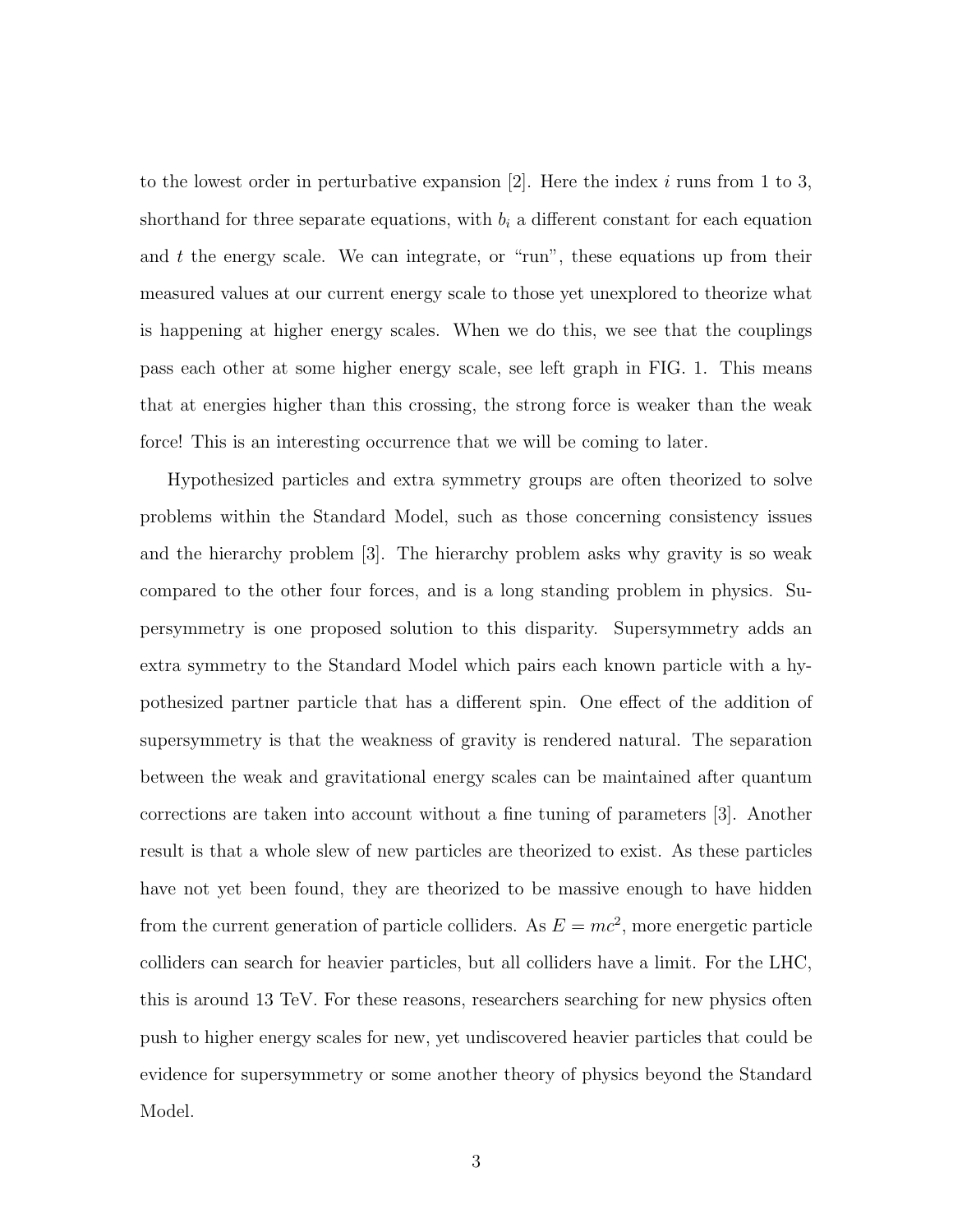Important for this discussion is that this new symmetry and matter changes the constants in Eq. (1), thus changing the running of the couplings to high energies. The new running of the coupling constant seems to intersect at a higher energy scale, see right graph in FIG. 1. If all three coupling constants become equal at some scale, then it suggests that our three coupling constants become one. Since a coupling constant is related to each symmetry group, one coupling means that our three symmetry groups become one group and thus one force. This unification is broken at lower scales in much the same way as electromagnetism and the weak force unify into the electroweak. The low energy, "broken" symmetry groups of the Standard Model are pieces of a larger group, in which we say they are embedded. This idea is attractive as in some ways it seems more "natural" for the whole Standard Model to be part of one single, larger group. We call theories in which the forces of the Standard Model unify Grand Unified Theories (GUTs) and the larger group they consider the unified group. This implied unification under supersymmetry is now taken by some to be a motivating factor in exploring supersymmetric models. One of the most appealing and simplest GUTs is  $SU(5)$  which was originally proposed by Georgi and Glashow [4]. Though it still faces theoretical and experimental challenges, it remains a well-studied model of supersymmetric unification.

At present, however, supersymmetric particles have failed to be detected by experimentalists at the scales at which they were originally predicted [5]. The idea of unification of the forces in the Standard Model, however, is still attractive and other approaches have been explored. One such approach is the possibility of nonperturbative unification. Normally, coupling constants are small enough that they can be calculated using perturbation theory, giving us progressively more precise equations by adding small corrections. In this non-perturbative unification scheme, the coupling constants all diverge and become strong, or "blow-up", at a finite energy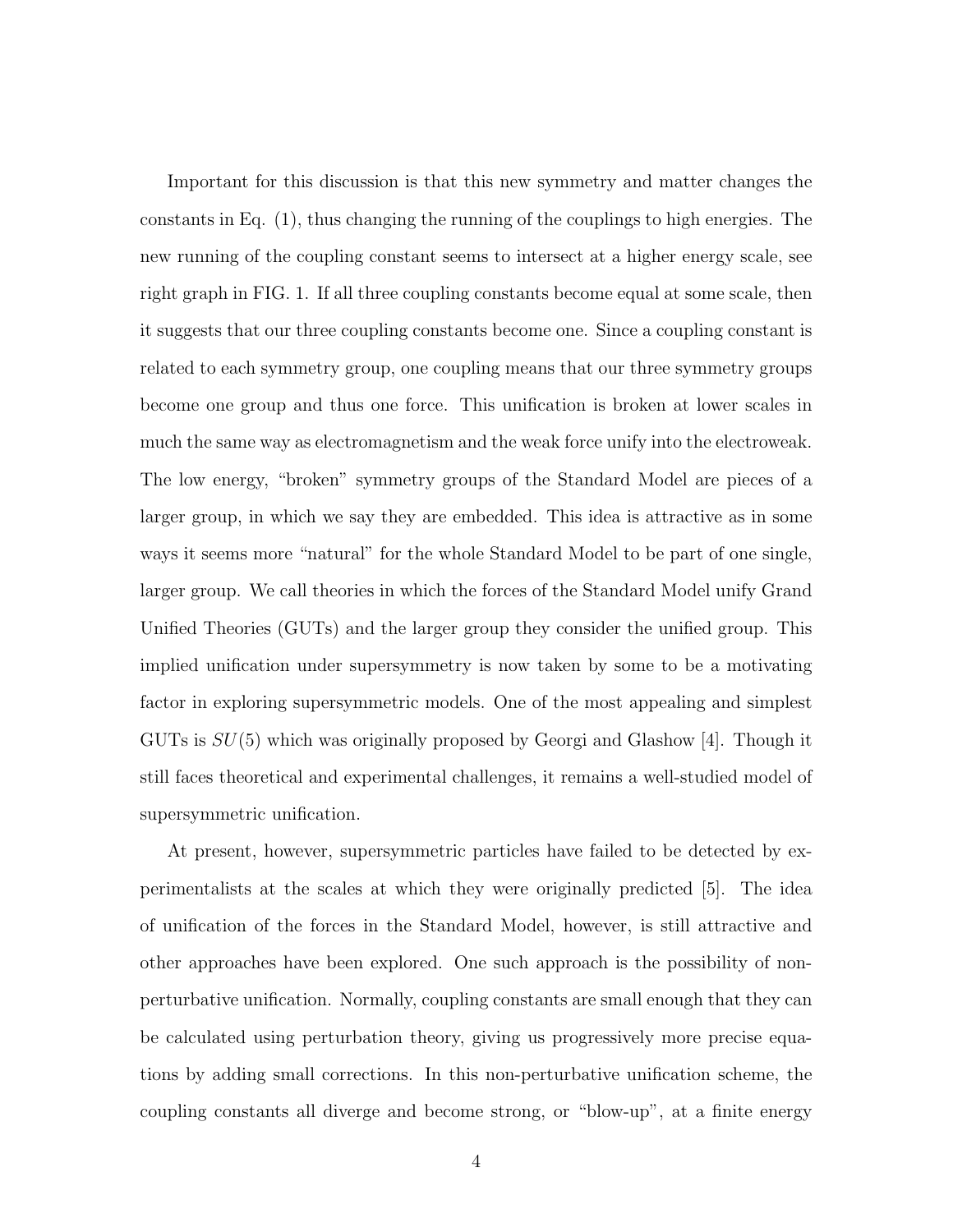

FIG. 1: In all graphs of the running of couplings  $\alpha_1$  will be blue,  $\alpha_2$  orange, and  $\alpha_3$ green. Here,  $\mu$  is the renormalization scale. On the left we have the running assuming just the Standard Model with no supersymmetry. On the right is the running of Standard Model with supersymmetry and we can see unification at the scale about  $10^{16}$  GeV.

scale, generally taken below the Planck scale. As they blow-up, they are no longer calculable using perturbation analysis as the corrections are no longer small. Since the beta functions of the coupling constants are coupled together, they all blow-up at the same scale, where they are said to unify. What happens beyond the non-perturbative scale is beyond the scope of our current theories.

Non-perturbative unification has a long history in searches for physics beyond the Standard Model, see Refs. [6, 7] for instance. Strong couplings at high energy is desirable for some string theories and theories of compositeness, see Ref. [8] and references therein. As non-perturbative unification does not assume the physics at this high scale, it avoids the theoretical problems such assumptions can introduce. Non-perturbative approaches have the added benefit that the low-energy values of the coupling constants are obtained as fixed points of the differential equations [8]. This type of unification still requires new particles to achieve the desired behaviour of the gauge couplings. Some of these new particles might live within reach of a future 100 TeV collider, such as those being considered in China [9] and at CERN [10].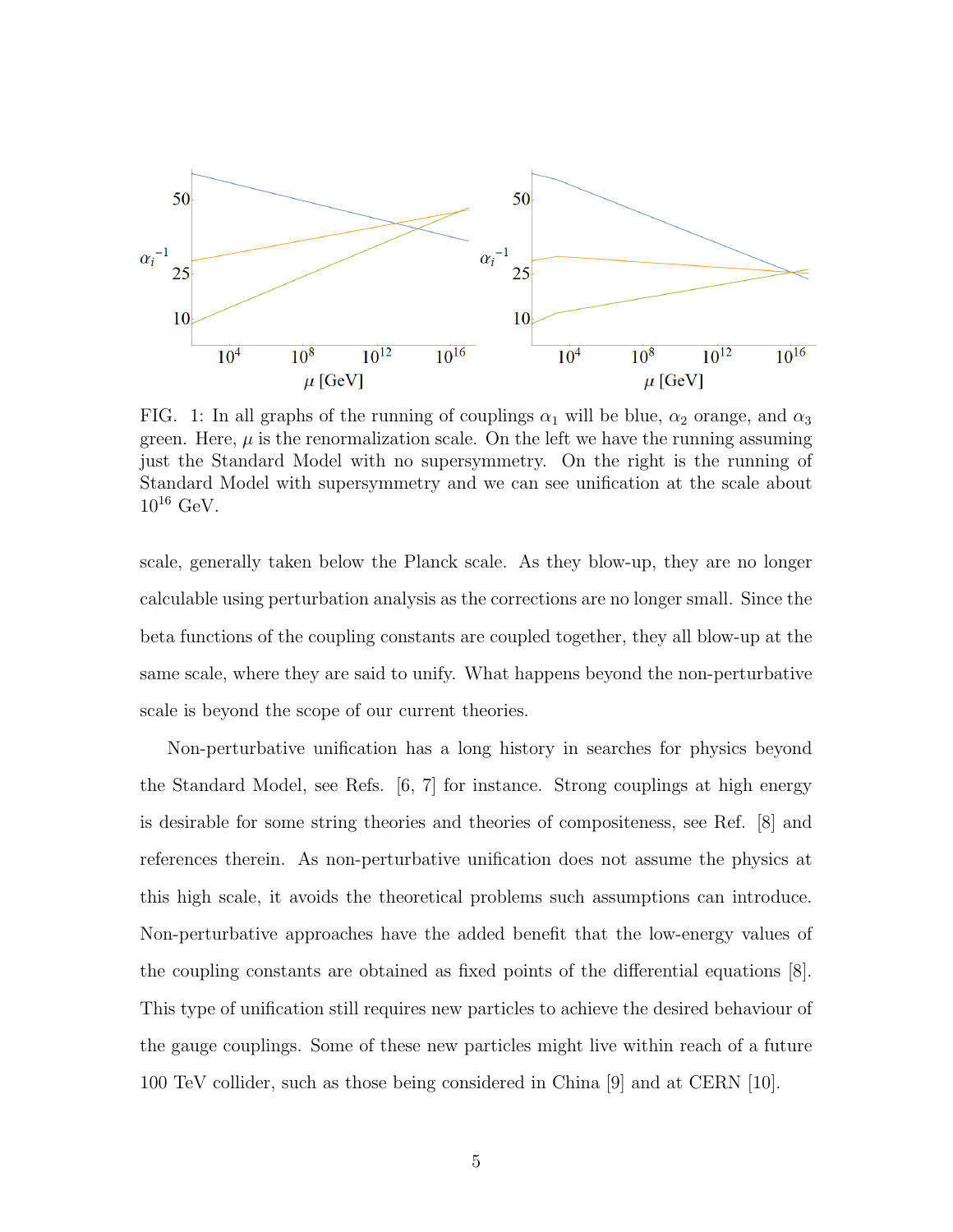### II Mathematical Background

These RGEs contain a lot of information, and in this section we attempt to outline how they depend on the structure of the symmetry group. We do not intend to give a full, thorough or technical account of how these RGEs come about. The main idea is that in the process of formulating a quantum field theory, one runs into infinities. The solution to these infinities is to repackage terms in the expression that diverge and to introduce a renormalization scale. The dependence of the couplings on the renormalization scale is reliant on the group structure of the forces and the matter fields involved in the interaction. These RGEs are perturbative equations, however, so are approximations in increasing order of precision, each order called a loop. In this investigation we work to two-loops as that is the lowest order in which the equations are coupled. To help elucidate the coming form of the RGEs, we make a short detour into the group theory and representation theory that underlies particle physics.

#### Group Theory Primer

When we say that a theory is invariant under the action of a symmetry group, what we mean is that under a set of transformations the theory remains unchanged. If we have some variable  $\Psi$  and some function  $f(\Psi)$  thereof, then we then say that the class of transformations U which act on  $\Psi$  that leave  $f(\Psi)$  invariant is the symmetry group of the equations. Symbolically,

$$
\Psi \to U\Psi \quad \Rightarrow \quad f(\Psi) \to f(U\Psi) = f(\Psi). \tag{2}
$$

In particle physics, these symmetries are a special kind of symmetry groups called Lie groups. To understand why these are special, we briefly consult a geometric example.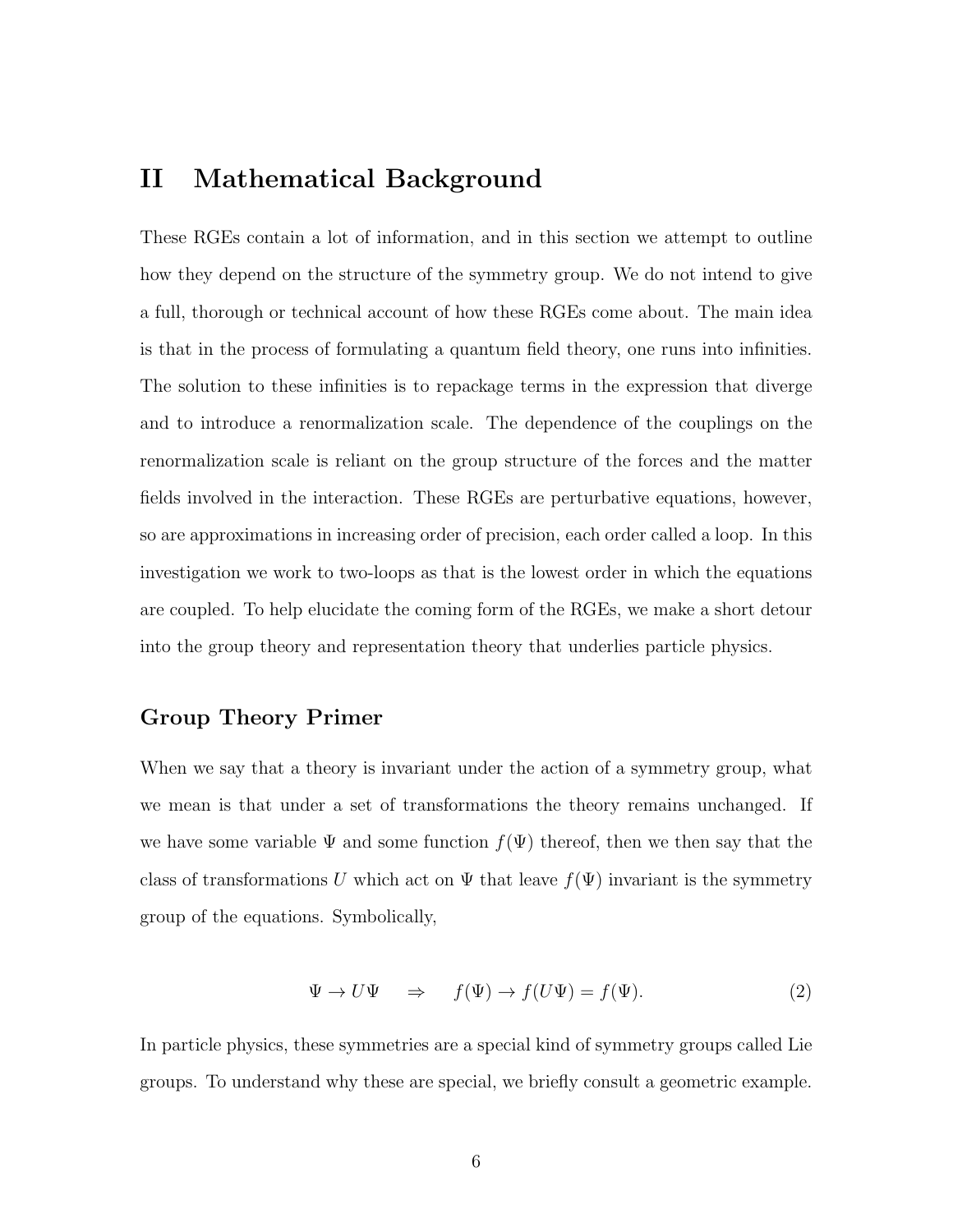Both a square and a circle can be transformed such that the transformed shape looks the same as the original, namely by rotations. But the two shapes are fundamentally different. A square only exhibits symmetry for certain specific rotations, namely multiples of 90◦ . On the other hand, the circle can be rotated by any angle and remain invariant. This freedom of choice in rotation of the circle is fundamentally related to the fact that its symmetry is also an infinitesimal symmetry. The circle can be rotated by an infinitesimal angle and look the same. Groups of this sort are called Lie groups and are those of interest in particle physics. Specifically, we will be interested in the special unitary group,  $SU(N)$  which is the group of  $N \times N$  unitary matrices with determinant 1.

In fact, it can be shown that Lie groups are largely characterized by their behavior under infinitesimal transformations. We can form a basis of such infinitesimal transformations such that any finite transformation can be decomposed into repeated applications of these infinitesimal ones. These infinitesimal transformations, which are not unique, are called the generators of the Lie group. These generators are related to each other by the commutation relation

$$
[R_i, R_j] = R_i R_j - R_j R_i = i f_{ij}^k R_k \quad , \tag{3}
$$

where each  $R_i$  is a generator, and the  $f_{ij}^k$  are called the structure constants. The structure constants are fundamental and define the local structure of the Lie group. This formulation so far is abstract and general, which is good for classification of symmetries but bad for computation. In physics, our objects of interest are almost always vectors of some form and so we look for representations of our Lie group as matrices which can then act on our vectors. As the generators of the Lie group are no longer taken to be abstract objects, we have freedom in choosing their form. We can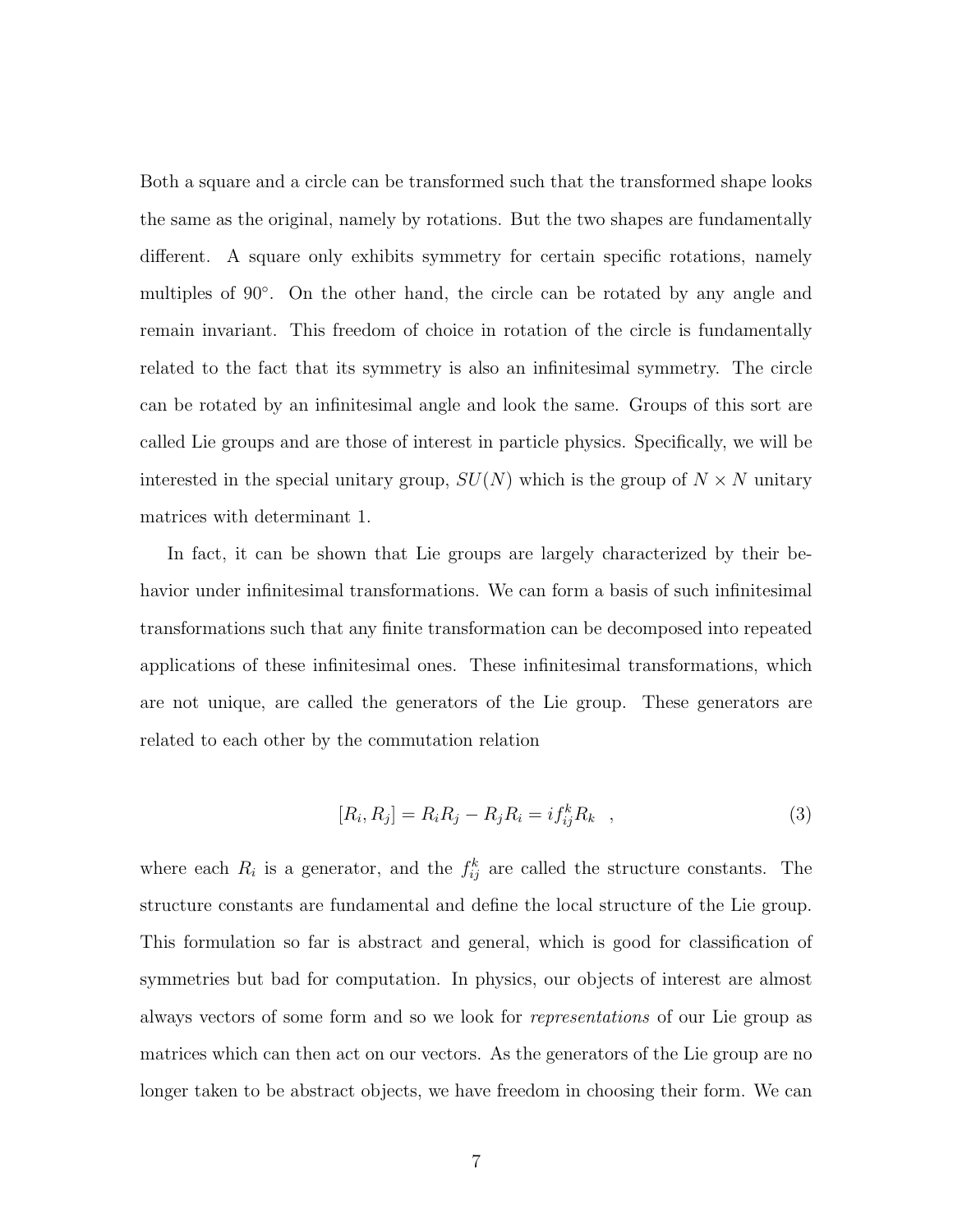construct distinct representations that correspond to using matrices with different properties, such as matrices of larger or smaller dimension. We will henceforth only consider the generator  $R_i$  in some specific representation  $\phi$ , some matrix denoted  $R_i^{\phi}$  $_{i}^{\phi}$  .

Convenient representations for us will be the trivial, the adjoint and the fundamental representation. The trivial representation is one in which we map all group elements to the identity matrix, and thus lives up to its name. The adjoint representation, denoted by  $\phi = A$ , defines the generators in terms of the structure constants themselves. We take each matrix element of a given generator  $R_i^A$  as given by  $(R_i^A)^k_j = i f_{ij}^k$ . The structure constants define the structure of the group, so the adjoint representation is distinguished. It is self-referential as it is a representation in terms of the infinitesimal transformations that characterize the Lie group. It is therefore of the same dimension of the group, which is  $N^2 - 1$  for  $SU(N)$ . The fundamental representation is the smallest dimension representation of the Lie group which is nontrivial. For  $SU(N)$ , the fundamental representation is given by matrices of dimension N. We now give an illustrative example of the fundamental representation.

For a hopefully familiar example, we look at  $SU(2)$ . The Lie group  $SU(2)$  is the group of  $2 \times 2$  unitary matrices with determinant 1. The group  $SU(2)$  has three generators, which we can choose to write in as 2-dimensional matrices. This is an obvious way to write  $SU(2)$  and so is called the fundamental representation. We can write these generators as

$$
R_1^F = \frac{1}{2} \begin{pmatrix} 0 & 1 \\ 1 & 0 \end{pmatrix}, \quad R_2^F = \frac{1}{2} \begin{pmatrix} 0 & -i \\ i & 0 \end{pmatrix}, \quad R_3^F = \frac{1}{2} \begin{pmatrix} 1 & 0 \\ 0 & -1 \end{pmatrix} , \quad (4)
$$

where  $\phi = F$  denotes the fundamental representation. One can check that these matrices satisfy the relation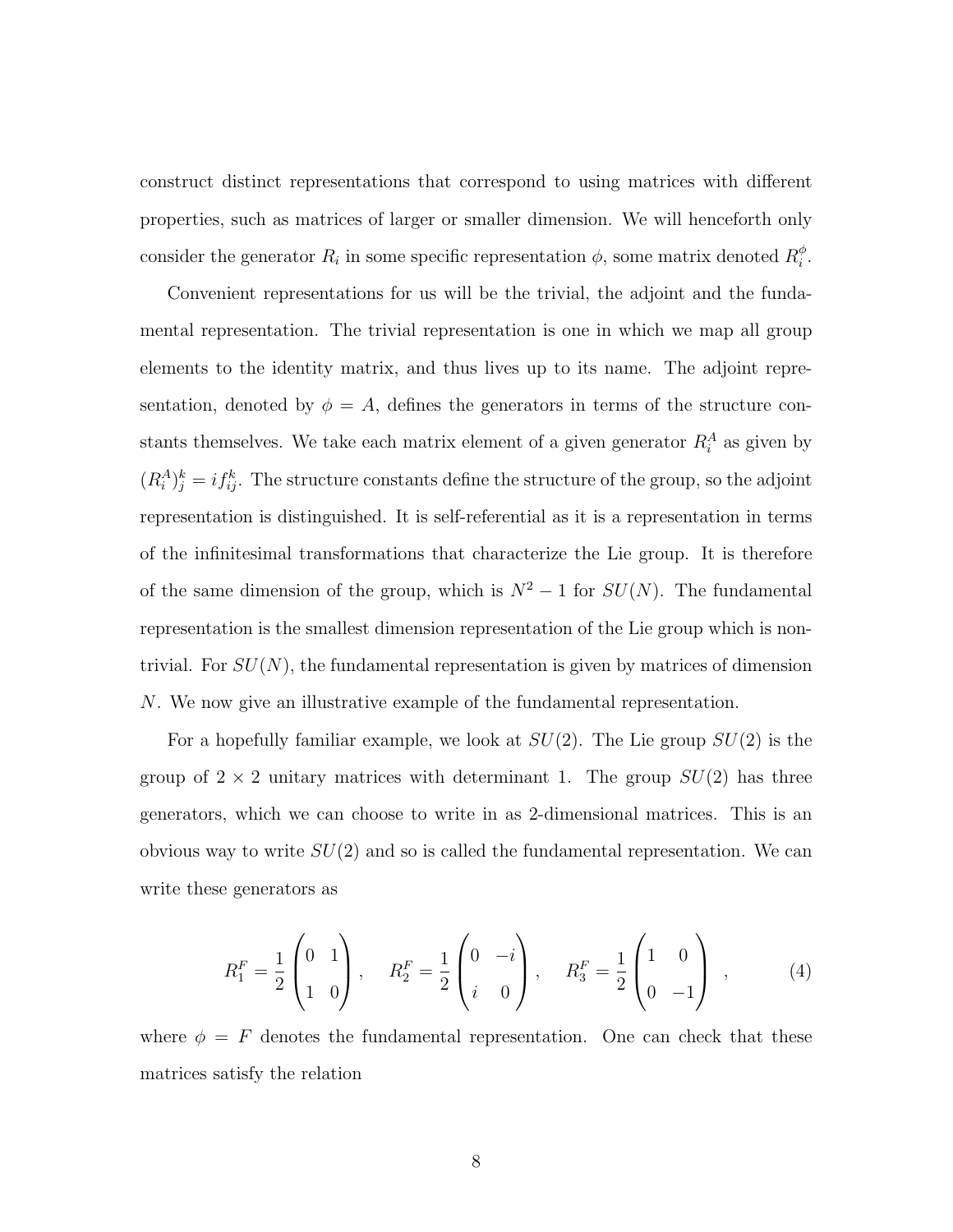$$
[R_i^F, R_j^F] = i\epsilon_{ijk} R_k^F \quad , \tag{5}
$$

Where  $\epsilon_{ijk}$  is the Levi-Civita symbol with  $\epsilon_{123} = 1$  and is totally antisymmetric, so exchanging any two indices gives a minus sign. In an introduction to Quantum Mechanics course, students learn about the quantum mechanical spin of an particle in terms of Pauli matrices, which are related to above by  $R_i^F = \frac{1}{2}$  $\frac{1}{2}\sigma_i$ . With this representation in quantum mechanics, we can act on the vectors which represent the spin state of fermions. In the adjoint representation, denoted by the label A, we take  $(R_i^A)_{jk} = i\epsilon_{ijk}$ . This gives a adjoint representation of  $SU(2)$  in terms of three dimensional matrices,

$$
R_1^A = i \begin{pmatrix} 0 & 0 & 0 \\ 0 & 0 & 1 \\ 0 & -1 & 0 \end{pmatrix}, \quad R_2^A = i \begin{pmatrix} 0 & 0 & -1 \\ 0 & 0 & 0 \\ 1 & 0 & 0 \end{pmatrix}, \quad R_3^A = i \begin{pmatrix} 0 & 1 & 0 \\ -1 & 0 & 0 \\ 0 & 0 & 0 \end{pmatrix} . \quad (6)
$$

One can check that these generators likewise satisfy  $[R_i^A, R_j^A] = i\epsilon_{ijk}R_k^A$ .

#### Application to Physics

Matter in particle physics is in some representation of every gauge group. The electron, for example, is not charged under color  $SU(3)$  so is in a trivial representation of that group. It is, however, charged under  $SU(2) \times U(1)$  so is in some non-trivial representation of those groups. Using all of this information in the process of renormalization leads to a general RGE for any group and matter additions. This equation we find in  $|11|$  as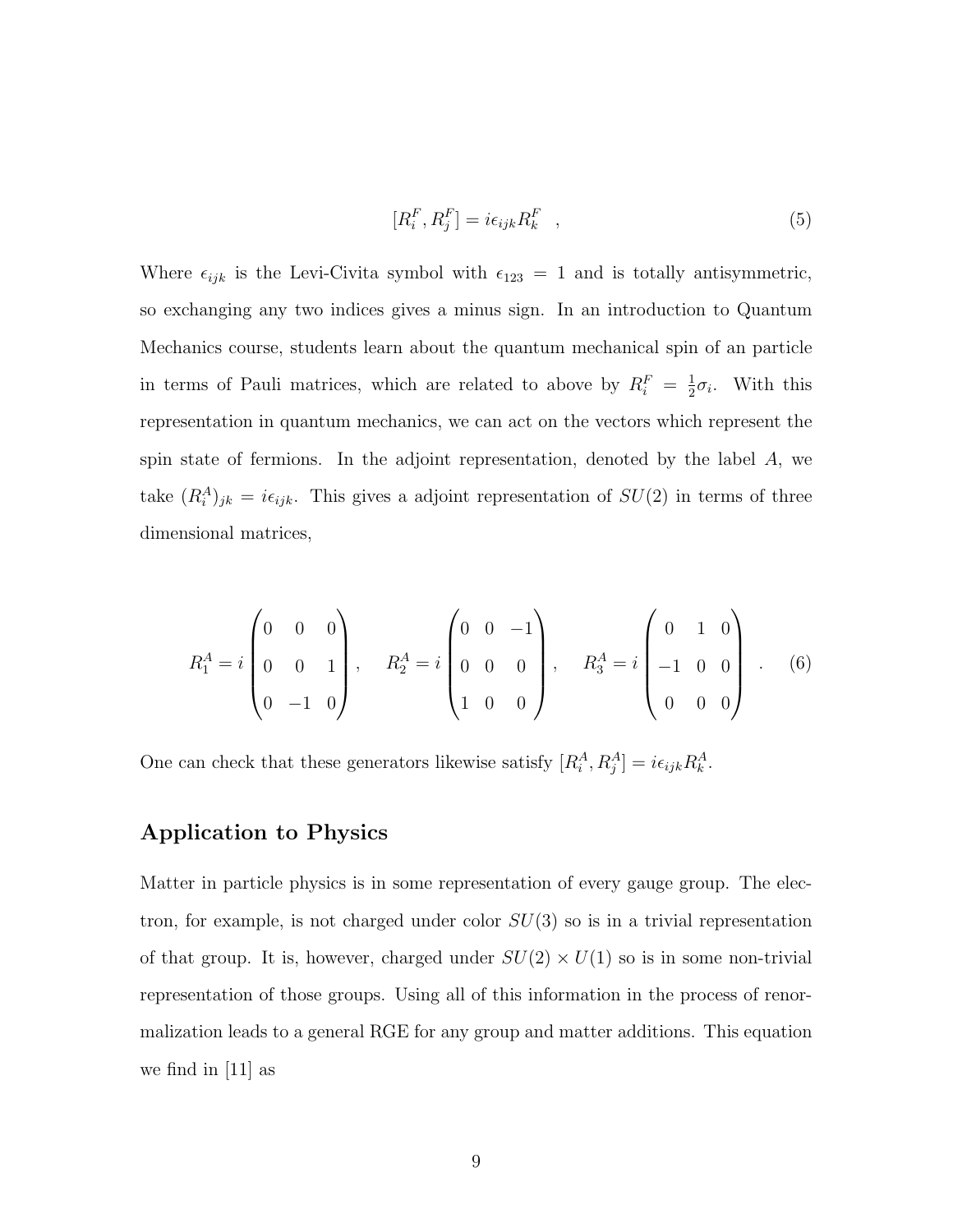$$
\frac{d}{dt}g_i = \frac{g_i^3}{(4\pi)^2}[-3C(G_i) + T_i(\phi)] + \frac{g_i^5}{(4\pi)^4}2C(G_i)[-3C(G_i) + T_i(\phi)] + \sum_j \frac{g_i^3 g_j^2}{(4\pi)^4}4T_i(\phi)C_j(\phi),
$$
\n(7)

where  $C_j(\phi)$  is the Casimir operator of the representation of  $\phi$  in the group  $G_j$ ,  $C(G_i)$ the Casimir operator of the adjoint representation of  $G_i$ , and  $T_i(\phi)$  is the index of a representation of  $\phi$  in the group  $G_i$ . These are all numbers that are invariants of representations of groups. For some representation  $\phi$  of a group  $G_i$ , we define them as

$$
T_i(\phi)\delta_{xy} = \text{Tr } R_x^{\phi} R_y^{\phi} \text{ and } C_i(\phi)\mathbb{1} = R_x^{\phi} R_x^{\phi}, \tag{8}
$$

where x and y label the generators of the representation  $\phi$ . In all terms with  $\phi$  we have suppressed a summation over all  $\phi_a$ , the fields that are charged under the group (such as the quarks under color  $SU(3)$ ). So

$$
T_i(\phi) = \sum_a T_i(\phi^a) \quad \text{and} \quad T_i(\phi)C_i(\phi) = \sum_a T_i(\phi^a)C_i(\phi^a). \tag{9}
$$

These equations are a result of the renormalization procedure we described earlier, connecting the gauge group and the running of the coupling constant. All we need now is to know what fields we have in our theory, the groups they are charged under, and their charge assignments. From there, we can calculate the supersymmetric beta functions we need. For the previous example of the fundamental representation of  $SU(2)$  the Casimir operator is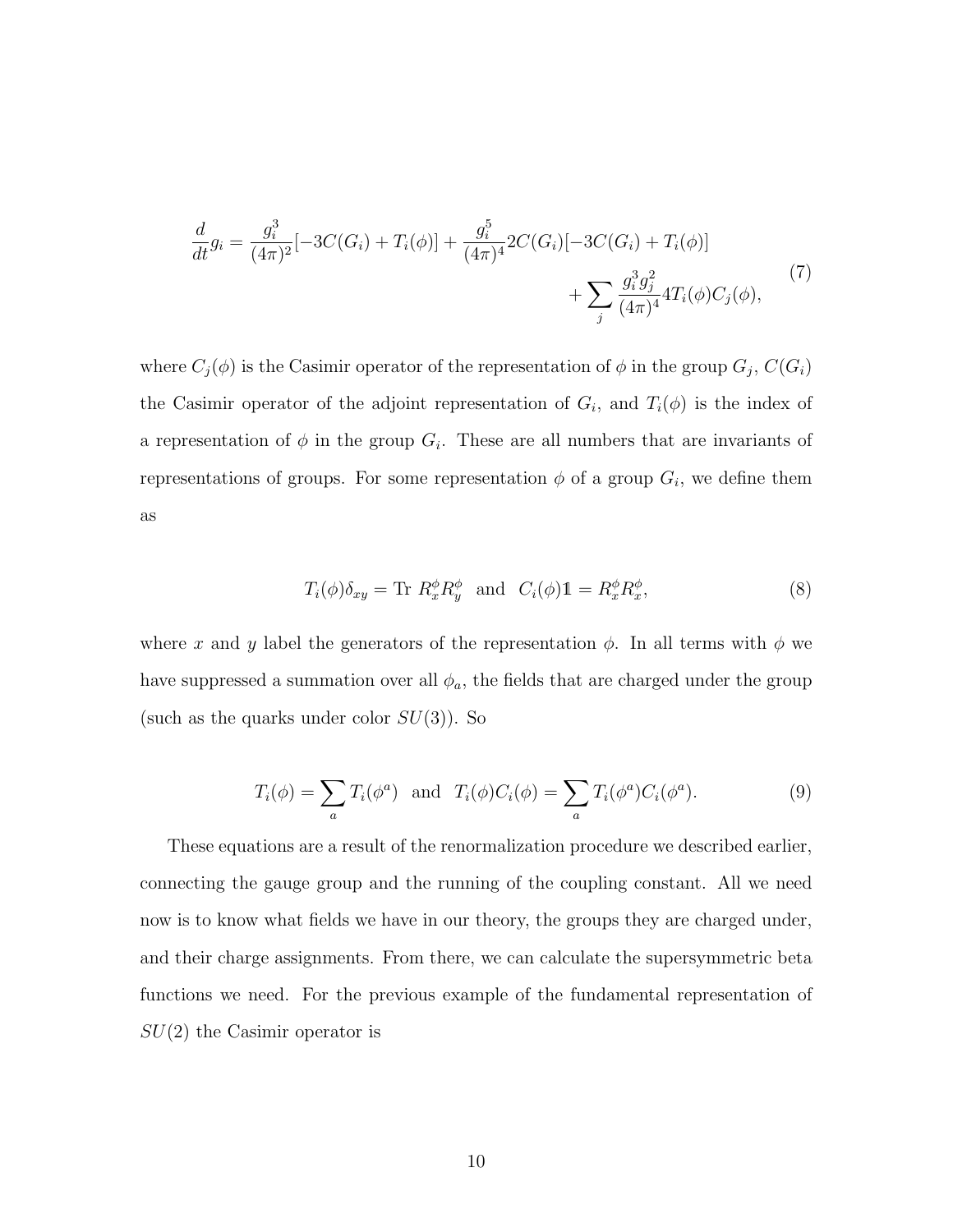$$
C_{SU(2)}(F)\mathbb{1} = R_x^F R_x^F = R_1^F R_1^F + R_2^F R_2^F + R_3^F R_3^F = \begin{pmatrix} 3/4 & 0\\ 0 & 3/4 \end{pmatrix} = \frac{3}{4}\mathbb{1}.
$$
 (10)

In the same way, we find that for the adjoint representation

$$
C_{SU(2)}(A)\mathbb{1} = R_x^A R_x^A = R_1^A R_1^A + R_2^A R_2^A + R_3^A R_3^A = \begin{pmatrix} 2 & 0 & 0 \\ 0 & 2 & 0 \\ 0 & 0 & 2 \end{pmatrix} = 2\mathbb{1}.
$$
 (11)

By convention, we set  $T_i(F) = \frac{1}{2}$  for the fundamental representation. We find that for the adjoint representation

$$
T_i(A)\delta_{xy} = \text{Tr}R_x^A R_y^A = 2,\tag{12}
$$

which one can check given the generators above. General results for  $SU(N)$  in the adjoint and fundamental representation are given in a table in the Appendix. We will later need such invariants for other representations other than those considered above, and those are found in the same way. We find the generators of the group in the representation that interests us, and we compute invariants as above. Then, we can find the coefficients of the beta functions, given as [11]

$$
b_i = -3C(G_i) + T_i(\phi)
$$
  
\n
$$
b_{ij} = 2C(G_i)[-3C(G_i) + T_i(\phi)]\delta_{ij} + 4T_i(\phi)C_j(\phi).
$$
\n(13)

To see how this translates into the beta function, we compute the  $b_3$  term in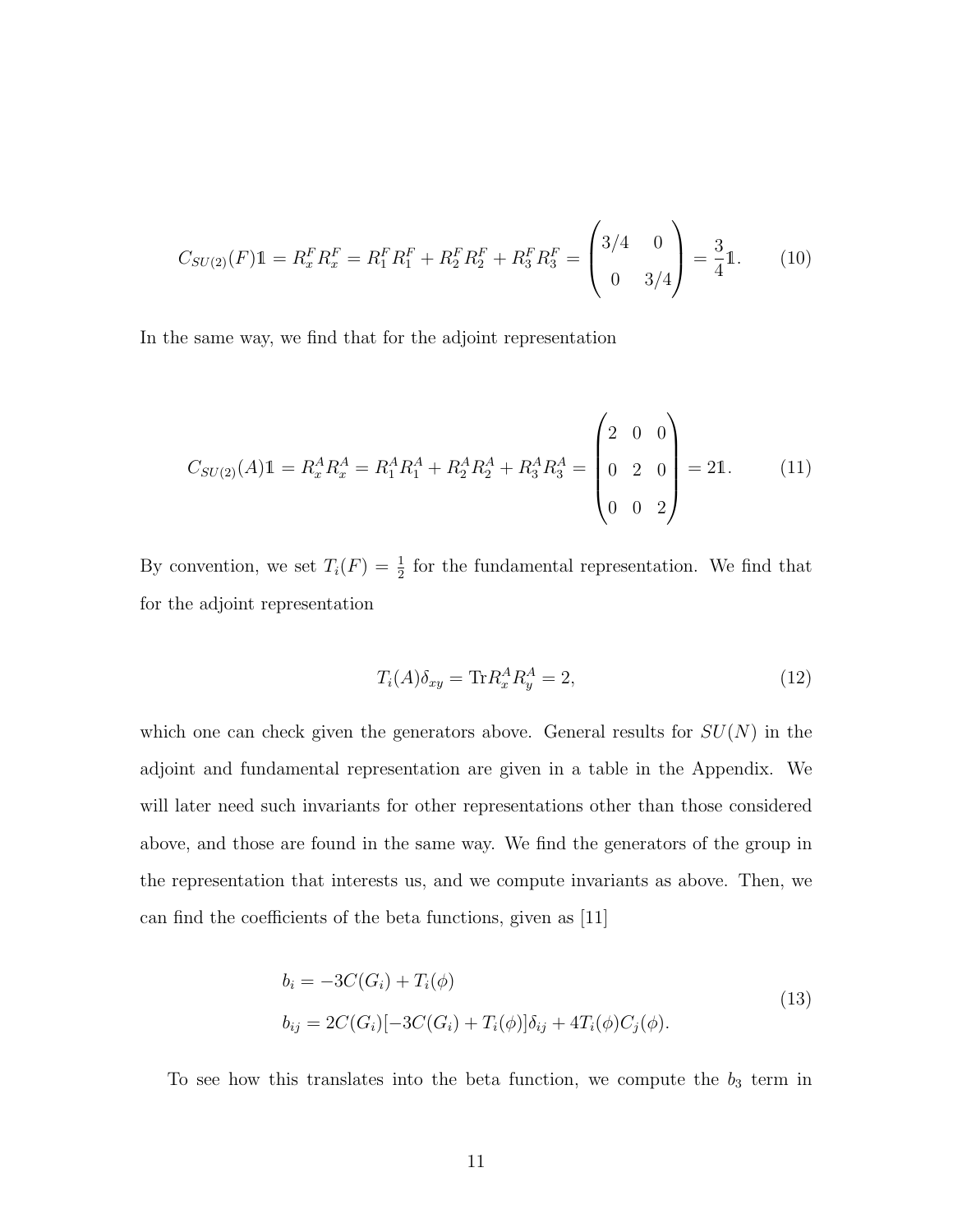the supersymmetric beta functions. The group in question is  $SU(3)$ , which has  $C(SU(3)) = 3$ . The charged fields in question are the right and left-handed quark fields, which are in fundamental representations of  $SU(N)$ , so have  $T_i = \frac{1}{2}$  $\frac{1}{2}$  by convention. The left handed fields are paired in a doublet, and we have three generations of all the fields so we have

$$
b_3 = -3C(G_3) + T_3(\phi) = -3 \times 3 + (T_3((u_L, d_L)) + T_3(u_R^C) + T_3(d_R^C)) \times 3
$$
  
= -9 + (2 \cdot \frac{1}{2} + \frac{1}{2} + \frac{1}{2}) \times 3 = -3 = b\_3. (14)

This agrees with the known results presented in the Appendix.

### III Method

We begin by considering the two-loop beta functions which take into account couplings between the fields. These are

$$
\frac{dg_i}{dt} = \frac{g_i^3}{16\pi^2} \left[ b_i + \frac{1}{16\pi^2} \sum_{j=1}^3 b_{ij} g_j^2 \right] , \qquad (15)
$$

where we have repressed the dynamics of the Yukawa couplings, see full two-loop equations in [2]. The constants  $b_i$  and  $b_{ij}$ , as we have discussed, depend on the matter content and symmetries present in the theory. As a result, when supersymmetry and matter are added at the scales denoted as  $m_{susy}$  and  $m_f$  respectively, these constants change. This gives a piecewise defined system of coupled differential equations. We'll define  $\alpha_i = g_i^2/4\pi$  for convenience. In a non-perturbative scenario, couplings will be diverging to infinity so we will often consider  $\alpha_i^{-1}$  $i<sup>-1</sup>$  instead, as it is more convenient for visualization.

Non-perturbative unification acts as a boundary condition for these coupled dif-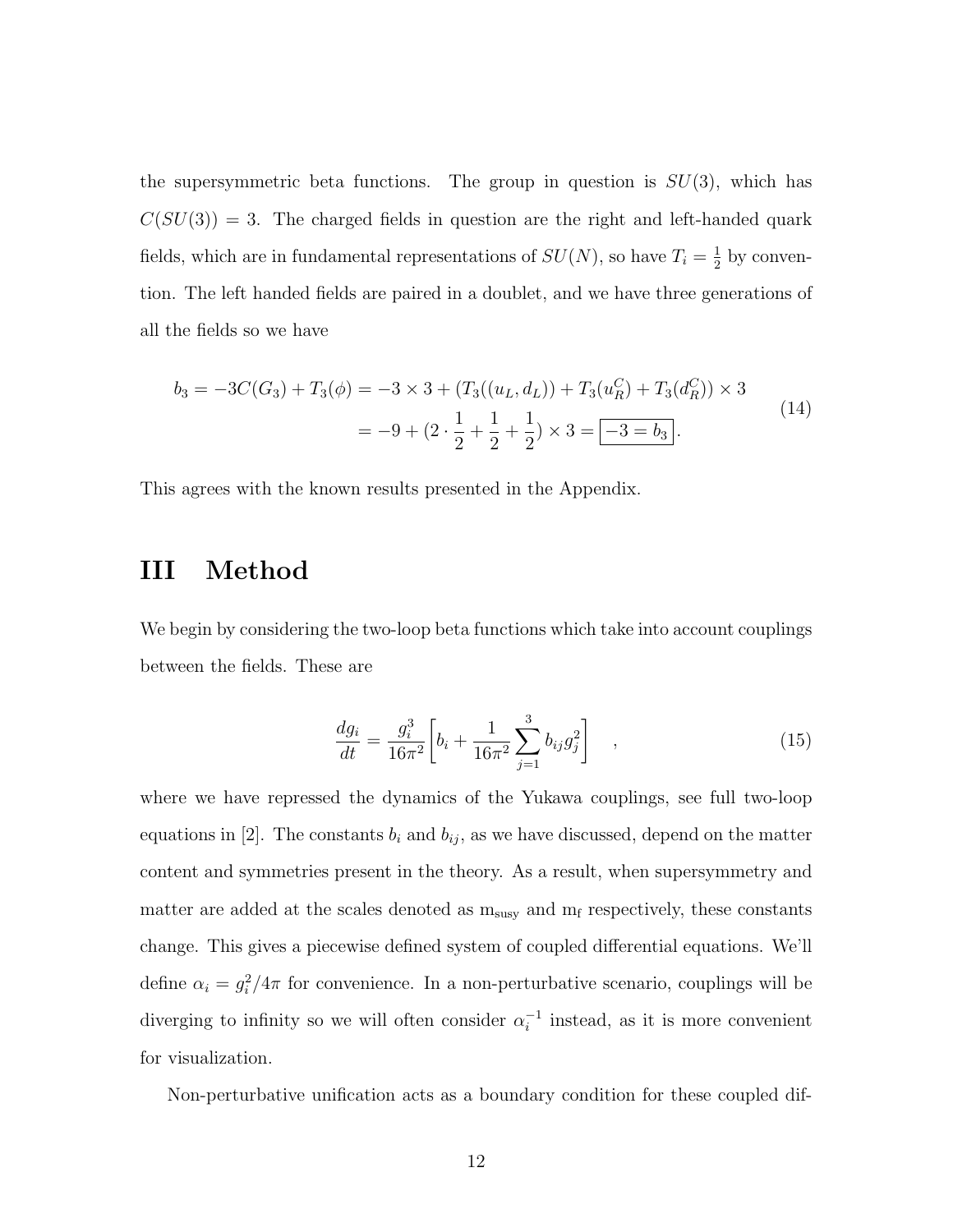ferential equations. At some scale  $\Lambda$  all  $\alpha_i$  are taken to be 10, which stands in for our unification. Recall that these differential equations are perturbation expansions in  $\alpha_i$ , so break down when  $\alpha_i$  is order  $4\pi$ , about 10. The beta functions must all have  $b_i > 0$  in the leading order term so that the couplings continue to grow towards higher and shrink towards lower energies. The equations with this boundary condition are then used to numerically integrate down to the scale of the added matter mf , below which the equations are changed to the supersymmetric Standard Model beta functions as our added matter content only exists above that scale. The equations are then integrated down to m<sub>susy</sub>, the scale at which supersymmetry emerges, at which point they are changed to the non-supersymmetric Standard Model beta functions. They are finally run down to the electroweak scale, the scale at which the experimental values we match to are measured. The values of the coupling constants at the electroweak scale is completely determined by the scales  $\Lambda$ ,  $m_f$  and the amount of the supersymmetric matter added. There are no other free parameters to change. Note that if we set the scale of unification and form of the added particles, we only have to determine  $m_f$  if we want to try to match low-energy experimental values.

With these free parameters, we can attempt to make the model match current low-energy experimental values for the coupling constants, found in Ref. [5]. For each m<sub>f</sub> we can choose a unification scale  $\Lambda$  which correctly reproduces  $\alpha_{EM}$ , a linear combination of  $\alpha_1$  and  $\alpha_2$ , at the electroweak scale. We match to  $\alpha_{EM}$  as it is the experimental value that is most precisely measured experimentally. This condition fixes the scale  $\Lambda$  for a certain  $m_f$ . This does not mean, however, that the model necessarily reproduces  $\sin \theta_W$ , a different linear combination of  $\alpha_1$  and  $\alpha_2$  that is measured experimentally, and  $\alpha_3$  at the electroweak scale. We can still vary  $m_f$ , each time fixing a new  $\Lambda$  by the above condition, to try and reproduce  $\sin \theta_W$  and  $\alpha_3$ . FIG. 2 shows such a relationship between  $m_f$  and the electroweak values of  $\sin \theta_W$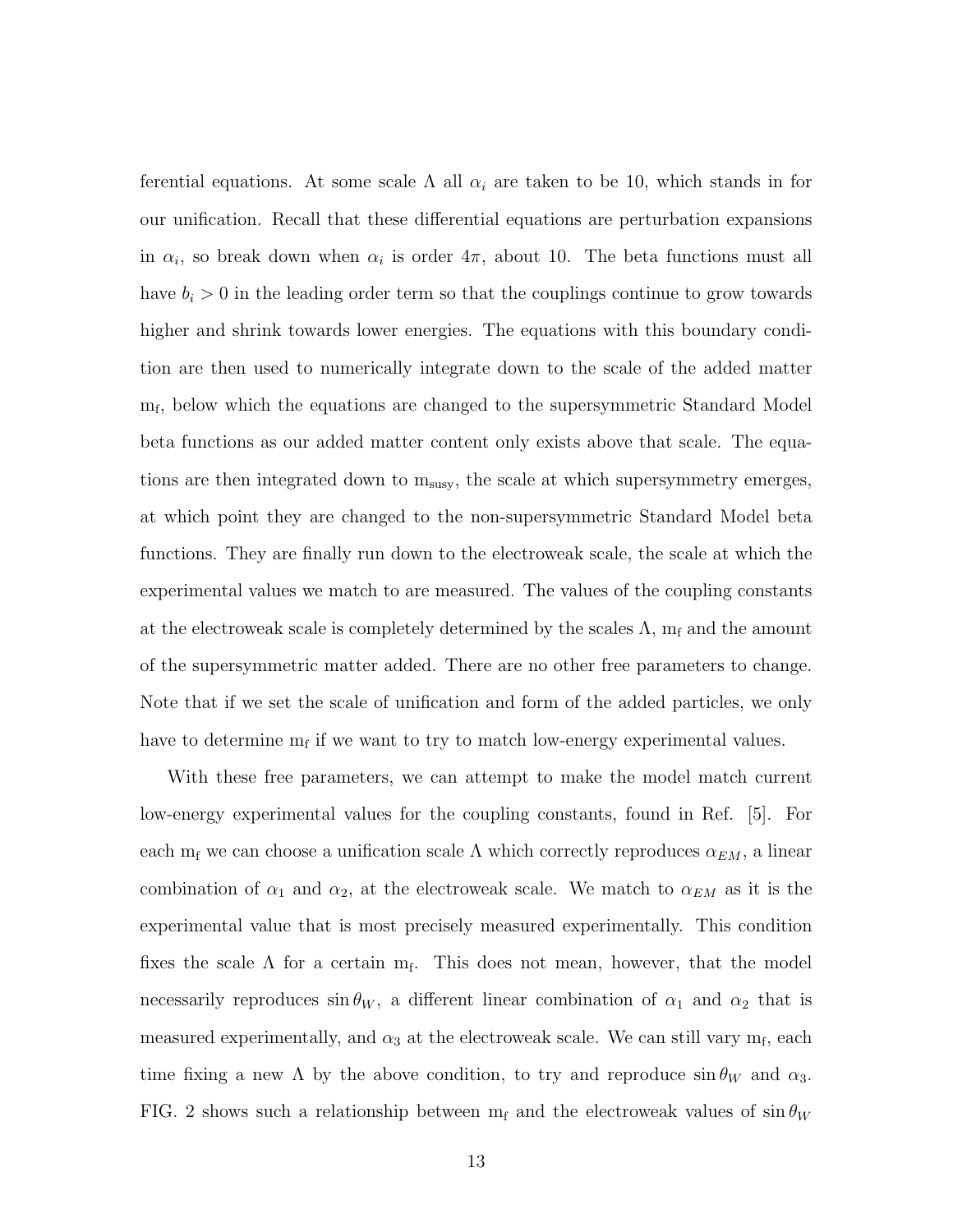and  $\alpha_3$ . There is a range of values of m<sub>f</sub> which accurately reproduces  $\sin \theta_W (M_Z)$ , and a range of values which accurately reproduce  $\alpha_3(M_Z)$ . In order for there to be a plausible reproduction of all three coupling constants at the electroweak scale, those two ranges must overlap. If they do not, the model is not a candidate for nonperturbative unification. If they do, then we have a range of values where new matter could lie, and which produces non-perturbative unification which accurately predicts the electroweak scale couplings.



FIG. 2: The electroweak values calculated given a scale for  $m_f$ , with experimental and theoretical error bars shown. There is no simultaneous scale for this set of particles which correctly reproduces both to within uncertainty regions, though it comes close.

The approach described above is the same as found in  $|12|$ , but with updated experimental input. In extending their study, we have separated the scales of new matter content and supersymmetry from each other. We have left  $m_{susy}$  at 2 TeV for the time being and have allowed  $m_f$  to float to higher energy scales. There is no explicit motivation to connect the scales, and disconnecting them allows for a greater number of particle configurations to work. It is also important to have  $m_{\text{susy}}$  stay on the scale of 2-100 TeV. The upper bound is set so as to maintain the hierarchy solving properties of supersymmetry and the lower bound is what has been ruled out by experiments [3, 5]. We redo the analysis for values of  $m_{susy}$  of 2, 10, and 100 TeV to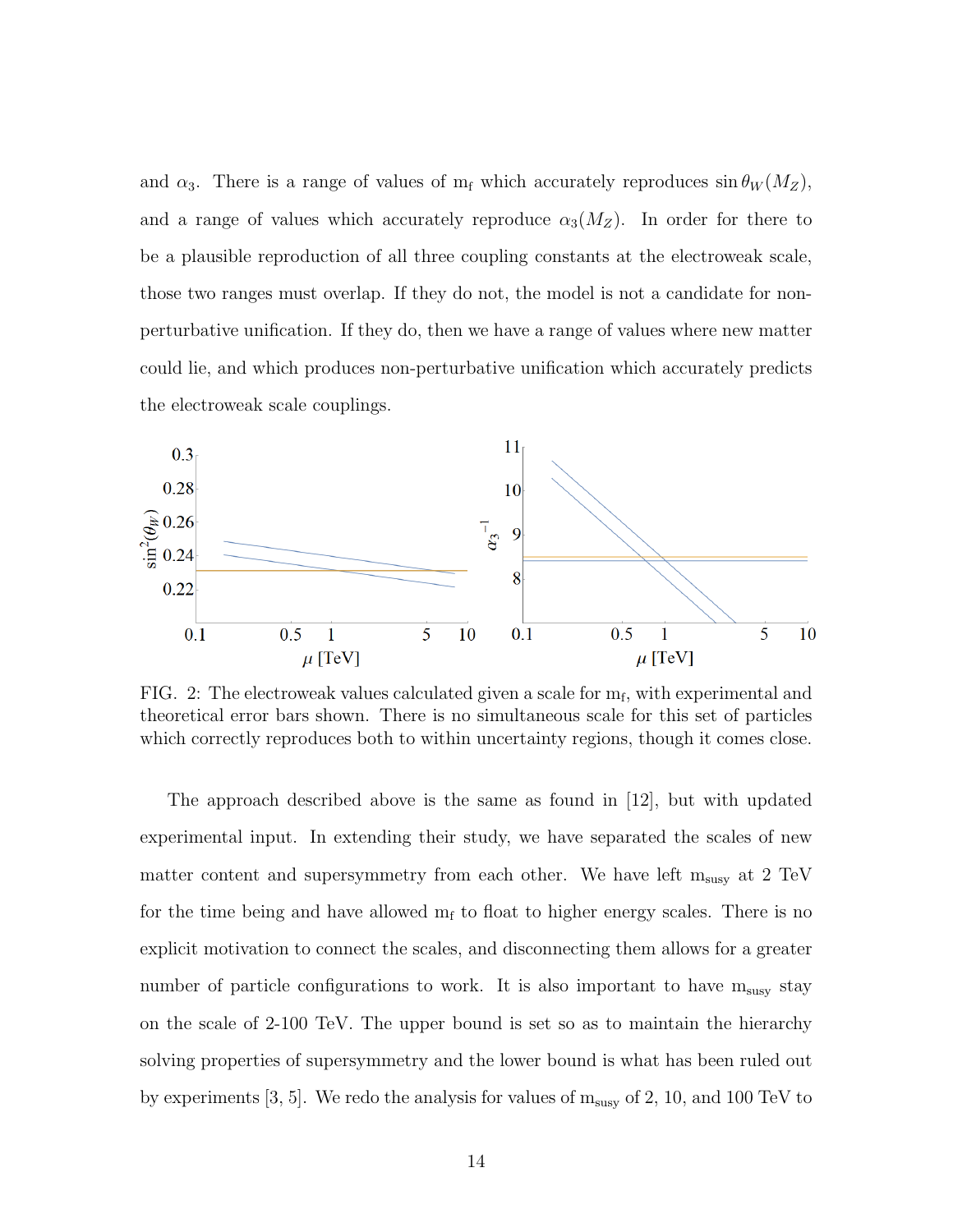sample the range where supersymmetry may arise. We also preform the analysis for the originally proposed scenario that the scale of supersymmetry and the new matter is the same. We increase the precision of the results by including smaller effects such as modifying the beta functions appropriately below the mass of the top quark, at 160 GeV, and quantifying the uncertainty of leaving off the evolution of the Yukawa couplings. We now turn to this task.

#### IV Error Analysis

We first aim to show that the RGEs are insensitive to the boundary conditions at the unification scale, as asserted previously. They are insensitive because the differential equations that describe the running of the coupling constants have a stable infrared (i.e. low energy) fixed point (IRFP) structure. Technically, it is the ratio of the couplings that exhibit the IRFP structure. We can see this clearly if we rewrite the RGEs as ratios so that

$$
\frac{d}{dt}\ln\frac{\alpha_i}{\alpha_k} = \frac{1}{\alpha_i}\frac{d\alpha_i}{dt} - \frac{1}{\alpha_k}\frac{d\alpha_k}{dt} = 2(b_i\alpha_i - b_k\alpha_k) + \mathcal{O}(\alpha^2). \tag{16}
$$

At the one-loop order that we expanded to, we can see that there is a fixed point at

$$
\left(\frac{\alpha_i}{\alpha_k}\right)^* = \frac{b_k}{b_i}.\tag{17}
$$

To see that this is a fixed point, check with  $\alpha_i/\alpha_k = b_k/b_i + \epsilon$  such that  $\epsilon$  is a small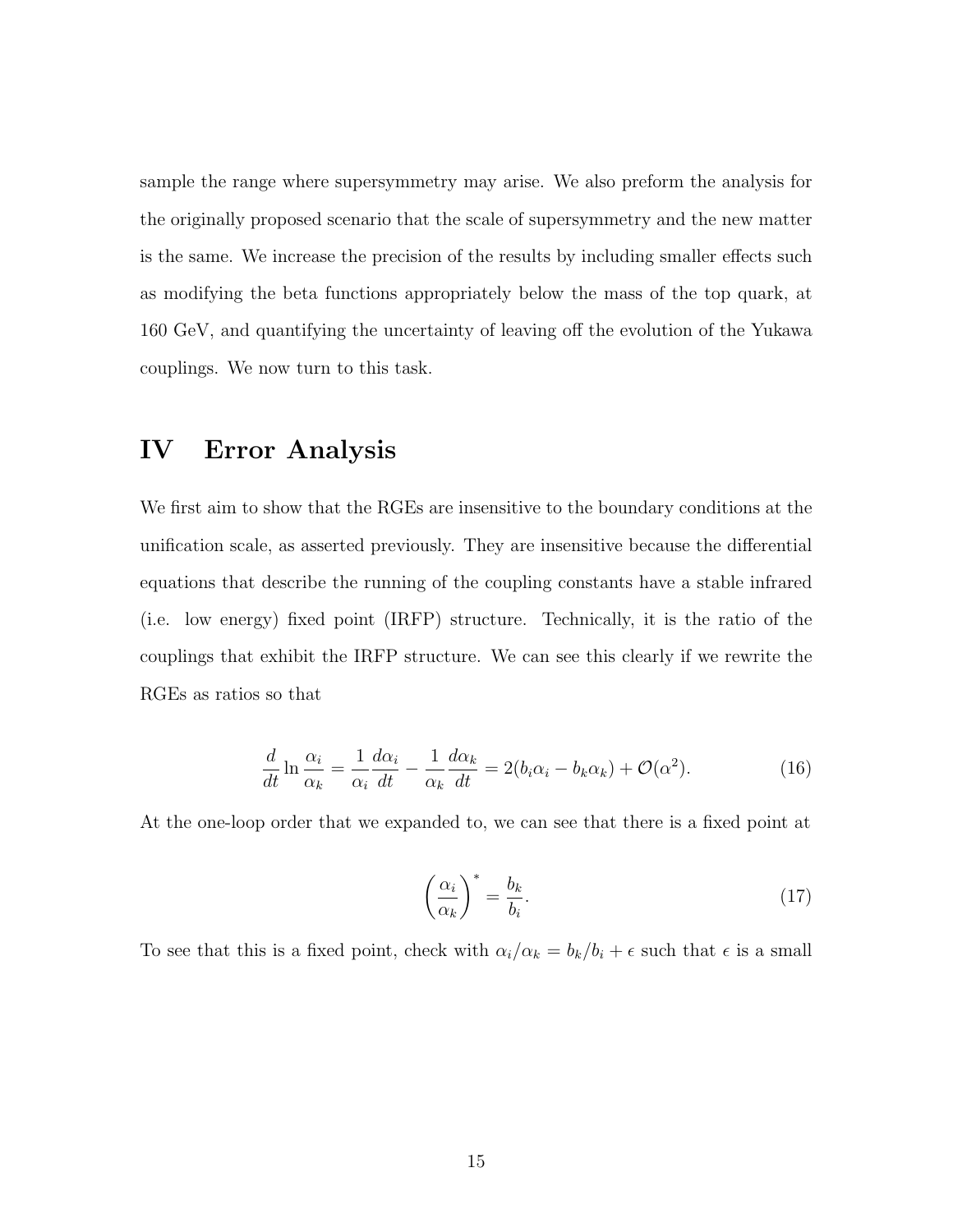positive deviation from the fixed point. This gives

$$
\frac{d}{dt}\ln \epsilon = \frac{1}{\epsilon}\frac{d\epsilon}{dt} = 2((b_k + \epsilon)\alpha_k - b_k\alpha_k)
$$

$$
\Rightarrow \frac{d\epsilon}{dt} = 2\epsilon^2 \alpha_k.
$$
 (18)

Since  $\alpha_k$  and  $\epsilon$  are positive, the deviation gets smaller as we go to smaller values of the energy  $(t \rightarrow -t)$  so the fixed point is stable and attractive when running down from high energies. This holds for all ratios of couplings. Note then, that although we assumed a positive deviation, by taking the inverse ratio we see that the fixed point is stable from both above and below.

If the two-loop corrections are small, then then the fixed point structure remains and the fixed point will shift slightly. Since we fixed the value of  $\alpha_{EM}$  to set  $\Lambda$ , we have set part of the ratio so we have an IRFP for  $sin(\theta_W)$  and  $\alpha_3$ . These values can be estimated with the above equation. See [8] for a more in-depth analysis of the IRFP structure of the RGEs. The RGEs will flow to this fixed point asymptotically. Since we want to know the value of the couplings at an intermediate scale  $m_Z$  and not in the low-energy limit, we instead have a quasi-infrared fixed point (QRFP). We expect there to be some drift from this fixed point in electroweak predictions.

To find the theoretical error in setting the arbitrary value of the non-perturbative boundary condition that  $\alpha_i(\Lambda) = 10$ , we vary the condition from 1 to 10 to 100 for each coupling. This gives 9 different combinations of boundary conditions as starting points that all give slightly different low-energy predictions. We compute the range of the low-predictions for these different boundary conditions at the specific scale of the new matter for each model. We use this range to set the theoretical error bars. This procedure is thus very important to finding allowable ranges for new particle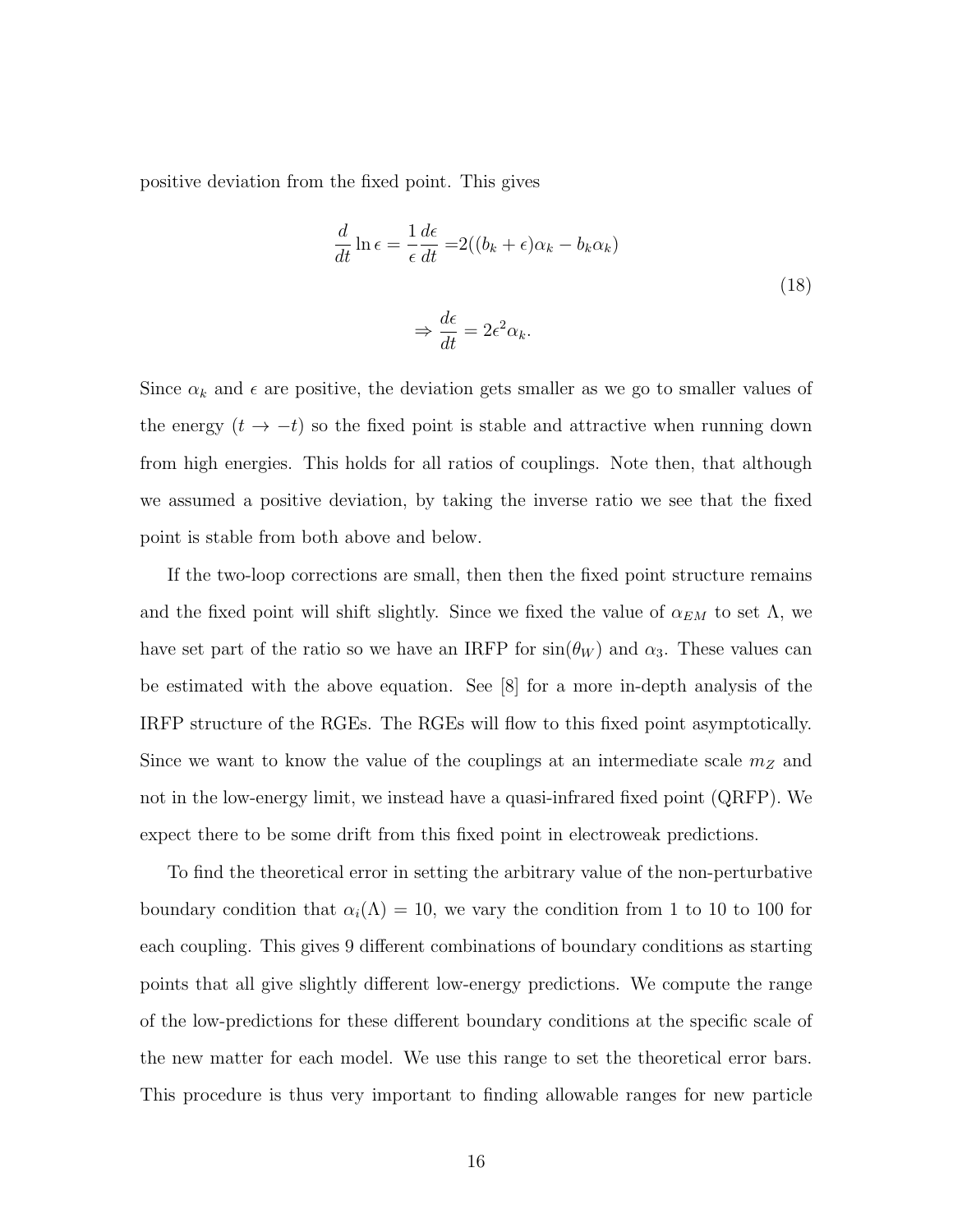content. As such, it will be important to consider other sources for possible error.

So far we have left off the Yukawa couplings from the RGE equations we consider. We will only consider the effects of the top quark Yukawa coupling, as it is by far the largest at  $\mathcal{O}(1)$  at the electroweak scale. To leading order, the top quark Yukawa coupling RGE is

$$
\frac{d\lambda_{\text{top}}}{dt} = \frac{\lambda_{\text{top}}}{16\pi^2} \left( -\sum_i c_i g_i^2 + 6\lambda_{\text{top}}^2 + \lambda_{\text{D}}^2 \right),\tag{19}
$$

where  $c_i > 0$  for all i [2]. As such, when the gauge couplings blow up, the Yukawa couplings are driven to zero. Indeed, we set the Yukawa couplings to 0 at the blow-up scale in all simulations. We believe this is reasonable as the Yukawa couplings go to zero as the interaction couplings go to infinity, so their importance becomes small at large energy scales. Their differential equations are proportional to their value so once they are zero, they stay zero. This removes all Yukawa couplings from our simulations.

To estimate the error from leaving off the Yukawa couplings, we varied the top quark Yukawa coupling randomly at the blow-up scale as a stability test. We found that the electroweak values of the coupling constants only scattered to a maximum range of 3%, but with standard deviations all well below 1%. As such, we have kept the Yukawa couplings at 0 for the blow-up scale initial condition and accounted for this error in our theoretical error bars. The effect from varying the boundary conditions of the couplings is larger in general than from Yukawa couplings and the QRFP. We thus estimate the total error by the range obtained from varying the boundary conditions of the couplings. See [13] and [14] for further discussion on quantifying uncertainties from Yukawa and higher-order effects in a non-perturbative unification scenario.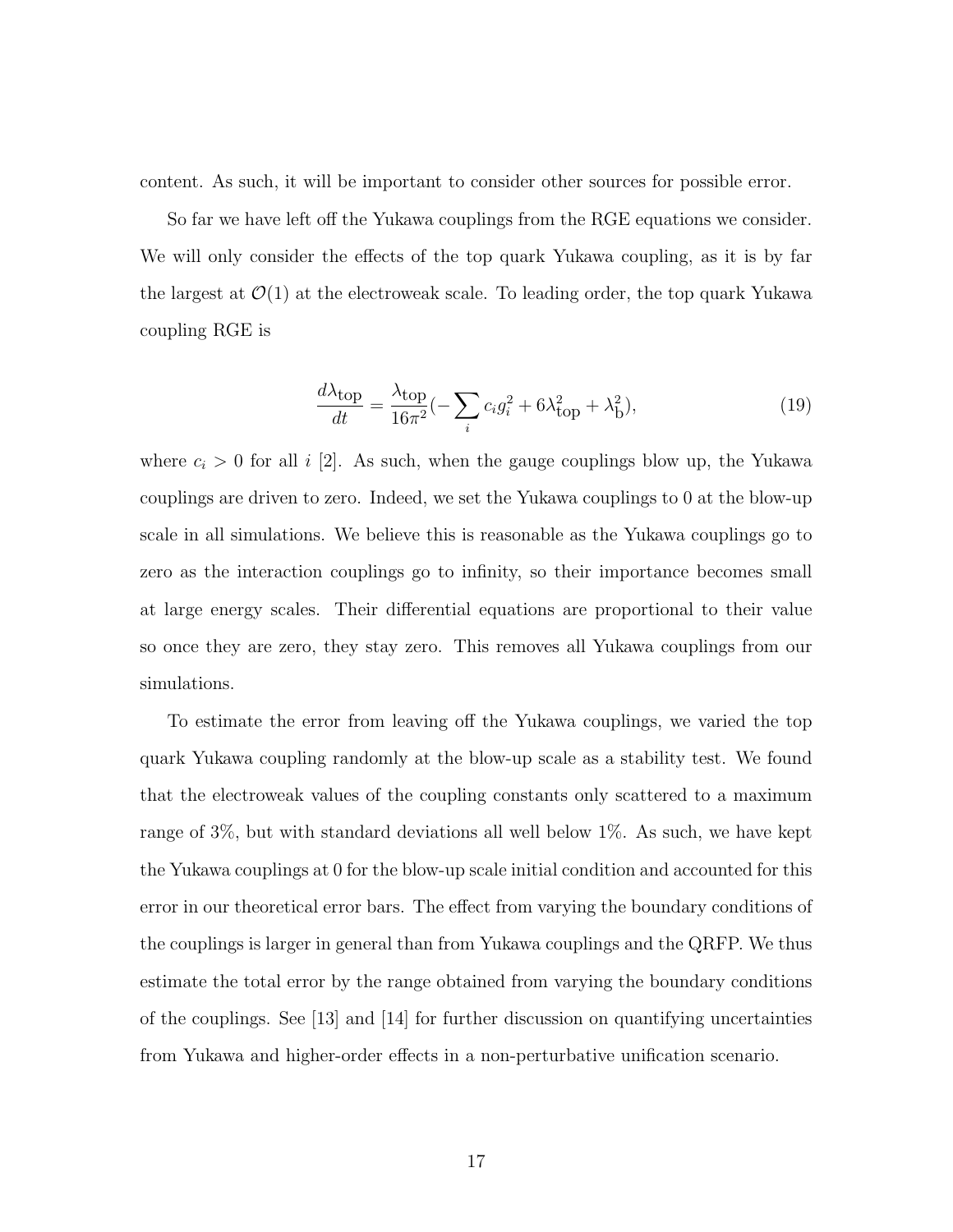#### V Updating Results

Our investigation begins in reproducing the results of an earlier investigation. We began by reproducing and extending this work in order to inform our later analysis. We also aim to evaluate their model with current experimental and numerical error bars. Ref. [12] studied the possibility of non-perturbative unification by adding an extra pair of supersymmetric families to the Standard Model at 1 TeV. They found that this model reproduced low-energy experimental values of the couplings to within the experimental bounds at the time. In their analysis the scale at which supersymmetry emerges is taken as the same energy scale as the matter content they insert into the theory, referred to collectively as  $m_f$  in this section.

Although the results of this previous study have been informative in setting the basis for the method of searching, we have expanded off of the analysis in a number of ways. First, as it is a short paper, there is no elaboration of the method used to produce theoretical error bars in the theory calculation for plots such as FIG. 2. As such, we have no way to directly compare methods for error analysis. Second, our plot of  $\alpha_3$  as shown in FIG. 2 is offset from those of the previous study by a non-zero value, the source of which is unknown. Despite these discrepancies, we are confident in the methods in our own analysis in reproducing theoretical error bars and accurate runnings of couplings.

We have found that the original addition of a supersymmetric family pair of particles at 1 TeV no longer reproduces the correct values of the coupling constants. Due to the shrinking of experimental error bars that has occurred over the last 20 years and our difference in experimental error bars, allowable regions have shifted. The allowable range is at 1.2-1.3 TeV. This scale is encroached upon, however, by the absence of supersymmetry at particle accelerators. We can break the scale of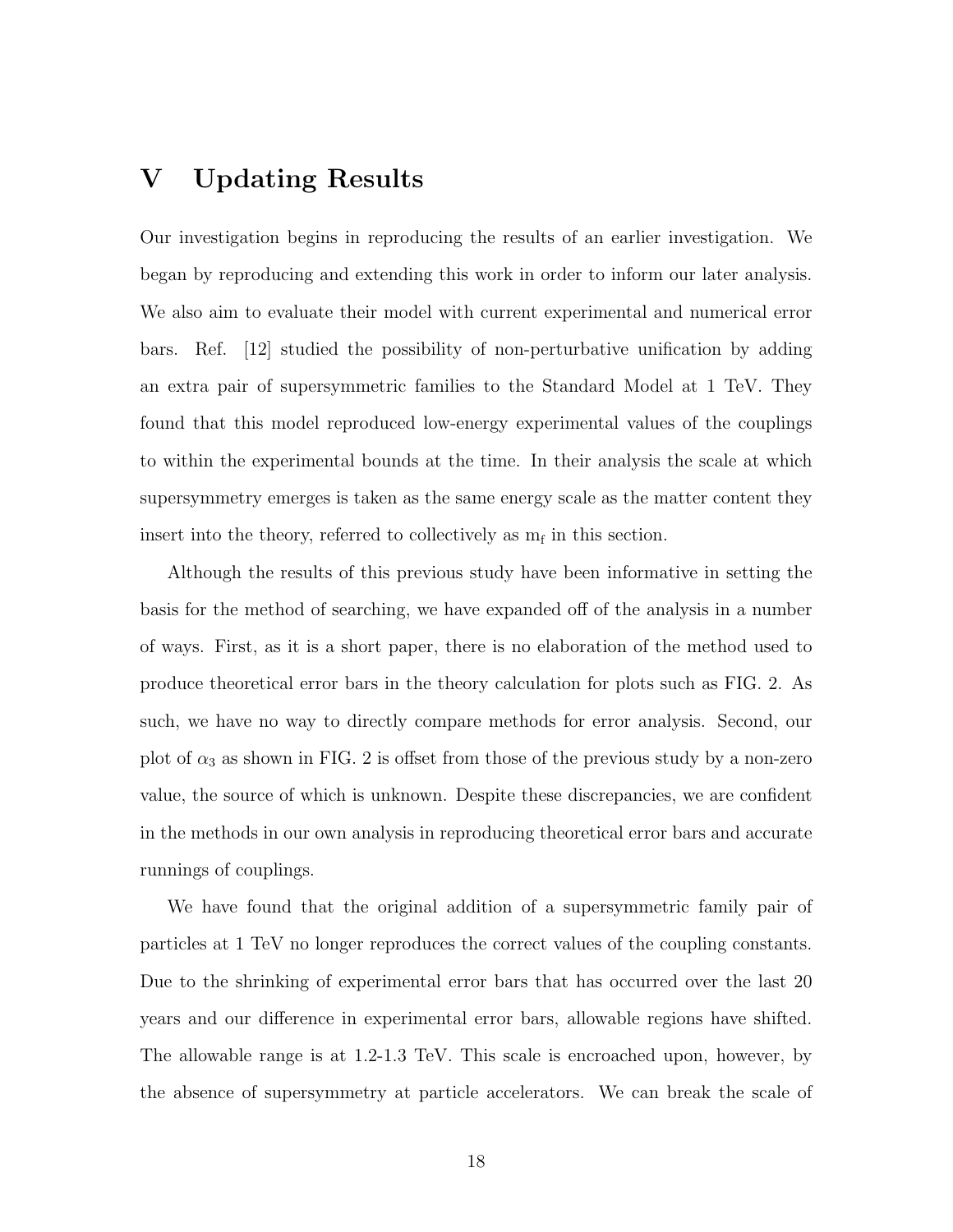supersymmetry and the added matter to put supersymmetry out of the forbidden range to 2 TeV. When we do this, however, there is a scale inversion and the new matter must be added below supersymmetry. This is not viable either as particles below 2 TeV coupled to the Standard Model would most likely have been detected by now. This may be bad news for a lonely pair of generations, but we note that small changes in theoretical error bars can greatly affect a model whose allowable regions are close. If we extend the search to other matter content, we find candidate models with much more robust allowable regions in scales that are not ruled out by experiment.

### VI Adding Matter

We conducted a search for other particle combinations, outside of those considered by Ref. [12]. We have searched through the combinations of additional generations (only adding pairs), Higgs doublets,  $5 + \overline{5}$  and  $10 + \overline{10}$  pairs. These particle additions transform nicely under the supersymmetric unified group  $SU(5)$  so are ideal for simpler model building in the future. Adding complete  $SU(5)$  multiplets is also known to preserve perturbative supersymmetric unification and is therefore the most promising additional matter to add in extending to the nonperturbative scenario. Note however, that we have still not assumed the final symmetry of a GUT, just that the new matter fits into a representation of  $SU(5)$ . The coefficients for the one loop term are [15]

$$
b = \begin{pmatrix} 2 \\ 2 \\ 2 \end{pmatrix} n_g + \begin{pmatrix} 3/10 \\ 1/2 \\ 0 \end{pmatrix} n_h + \begin{pmatrix} 1 \\ 1 \\ 1 \end{pmatrix} n_5 + \begin{pmatrix} 3 \\ 3 \\ 3 \end{pmatrix} n_{10} + \begin{pmatrix} 0 \\ -6 \\ -9 \end{pmatrix},
$$
 (20)

where  $n_g$  is the number of generations,  $n_h$  of Higgs doublets,  $n_5$  of  $5+\overline{5}$  pairs and  $n_{10}$  of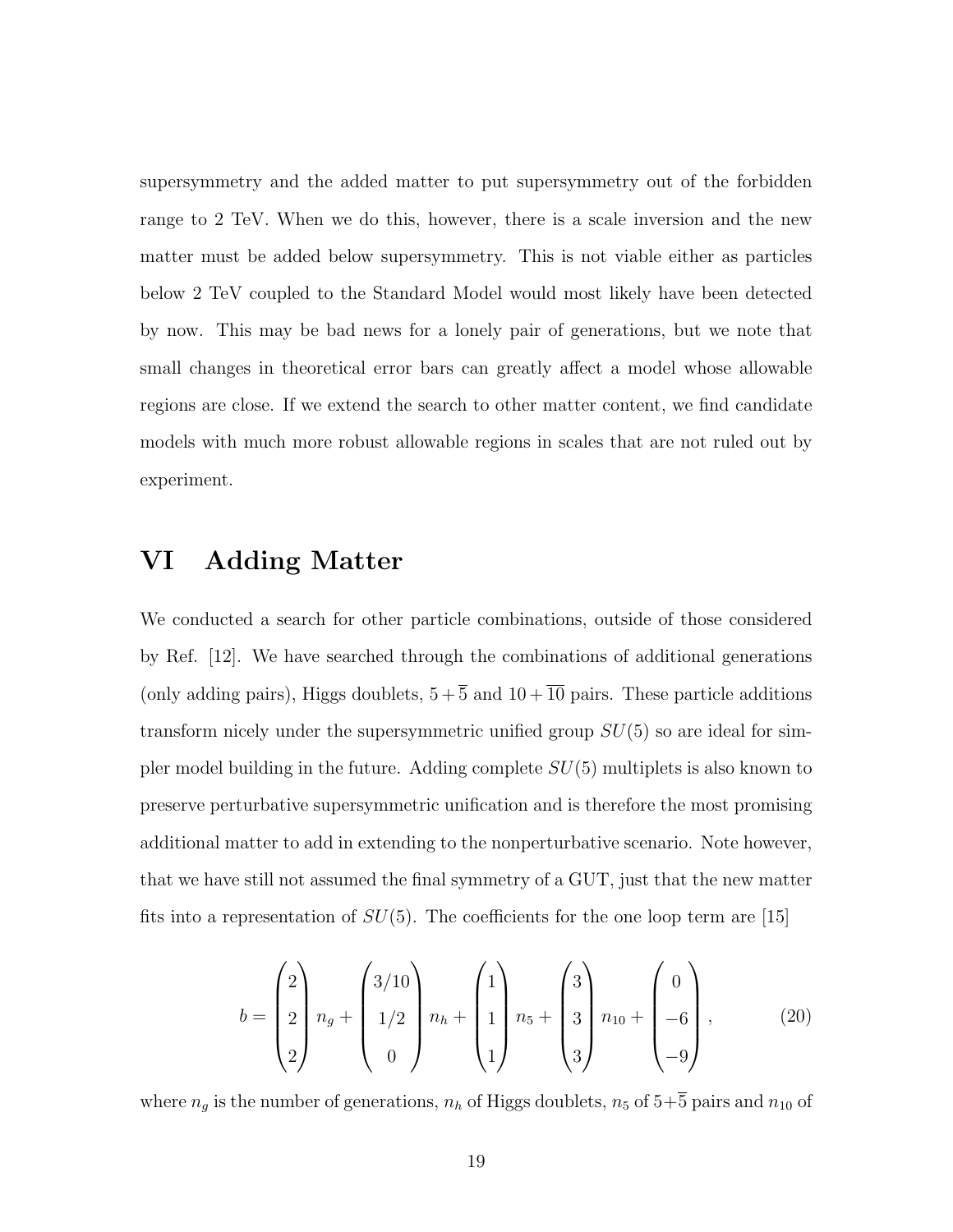$10+10$  pairs. Here we think of the individual  $b_i$  as the *i*th element of the list as written above, but this is purely for bookkeeping purposes. There is a companion equation for the two-loop contribution of the new matter,  $b_{ij}$ , presented in the Appendix. With both, we can fully describe how the added content contributes to the running of the couplings. We define the notation  $(n_g, n_h, n_5, n_{10})$  to denote the model with that amount added matter. Note that to have all  $b_i > 0$  so that a divergence at finite energy scale occurs, we need sufficient added matter to be added. The base supersymmetric case is  $(3, 2, 0, 0)$  which is not enough to flip  $b_3$  positive. We need to add matter such that  $2(n_g - 3) + n_5 + 3n_{10} \ge 4$ . When only adding one type of matter, we find that the base cases are  $(5, 2, 0, 0), (3, 2, 4, 0),$  and  $(3, 2, 0, 2)$ . These and two other minimal models  $(3, 2, 5, 0)$  and  $(3, 2, 6, 0)$  will form the basis for our study.

In our preliminary analysis, there were many such combinations of particle content that were allowable. For many such models, however, the new matter is introduced at scales at  $10^5$  to  $10^{10}$  TeV. These are less interesting in practice than those at lower scales, as current particle accelerators probe scales only up to 10 TeV. Motivated by possible phenomenological results, we continue to study those models that push down the mass scale of added matter. More matter content makes the couplings blow up faster, as a new matter field  $\phi$  increases  $b_i$  by  $T_i(\phi)$  which is always positive. As a result, more matter content pushes up the energy scale at which it is introduced since the boundary condition is fixed. In much the same way, an escalator works on a much longer horizontal distance than an elevator, yet they both reach the same height. As a result, the models with lower mass scales tend to be simpler in the sense that they contain less added matter. The running of the combination of particles with the lowest mass scale is reproduced in FIG. 3. Note, however, that even this predicted masses scale of about 350 TeV is above current accelerator energy levels.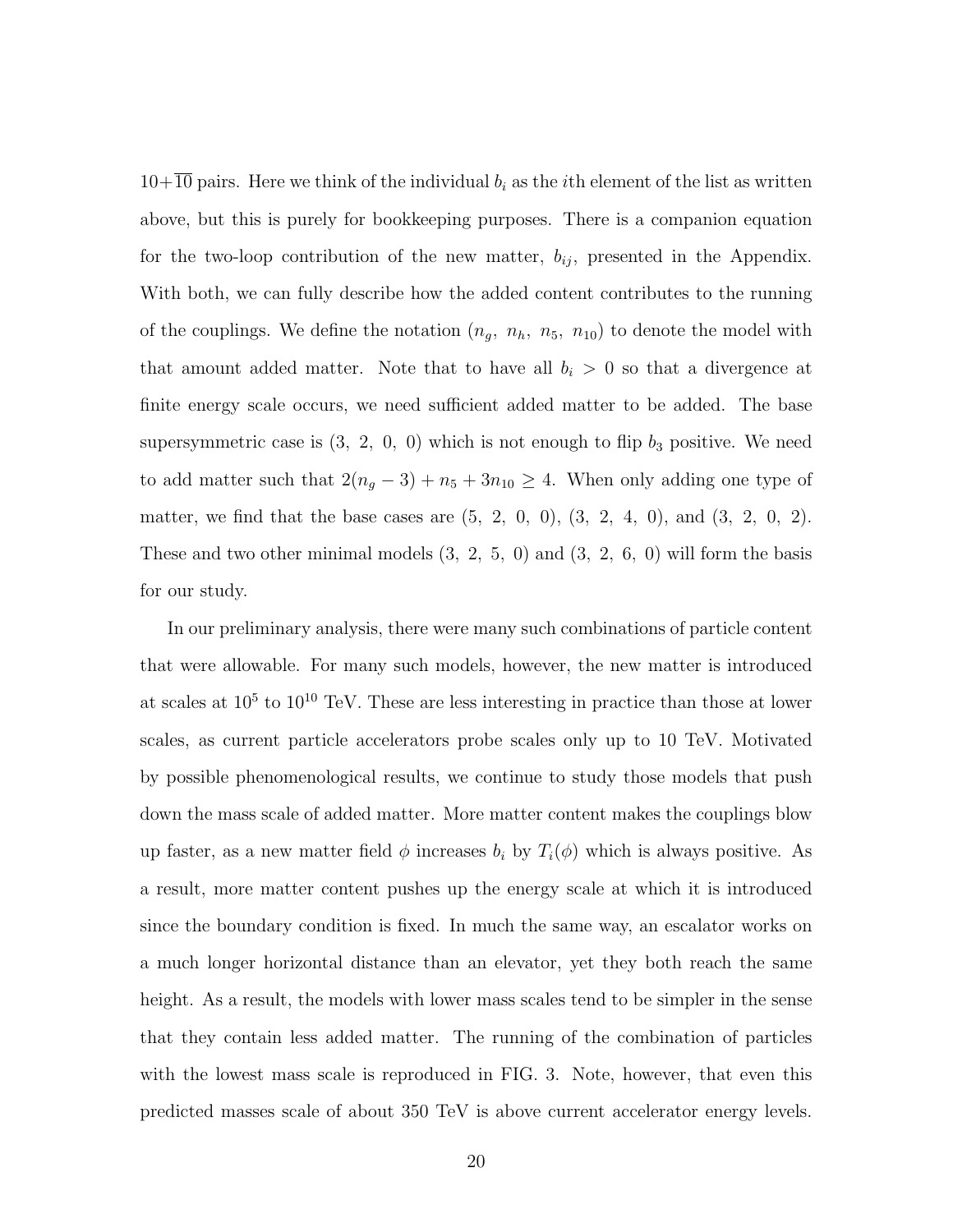

See Table 1 for the predicted mass scale of added matter for these minimal models.

FIG. 3: Sample of a successful running of  $(5, 2, 1, 0)$  with  $m_{\text{susy}}=1$  TeV and  $m_f$  = 346.5 TeV. Horizontal lines are the experimental values of the couplings at the electroweak energy scale. Down from the top line is  $\alpha_1$ ,  $\alpha_2$ , then  $\alpha_3$ .

### VII Trying to explain all that New Matter

#### Preliminary Reasoning

In the analysis thus far, we have proceeded in evaluating models of strong unification somewhat blindly. The advantage of this approach is that the tightly constrained structure of strong unification guides all of the phenomenological observables in which we could be interested. We are now left with the question as to the origin of this specific amount of matter content for each combination. We hope to explain the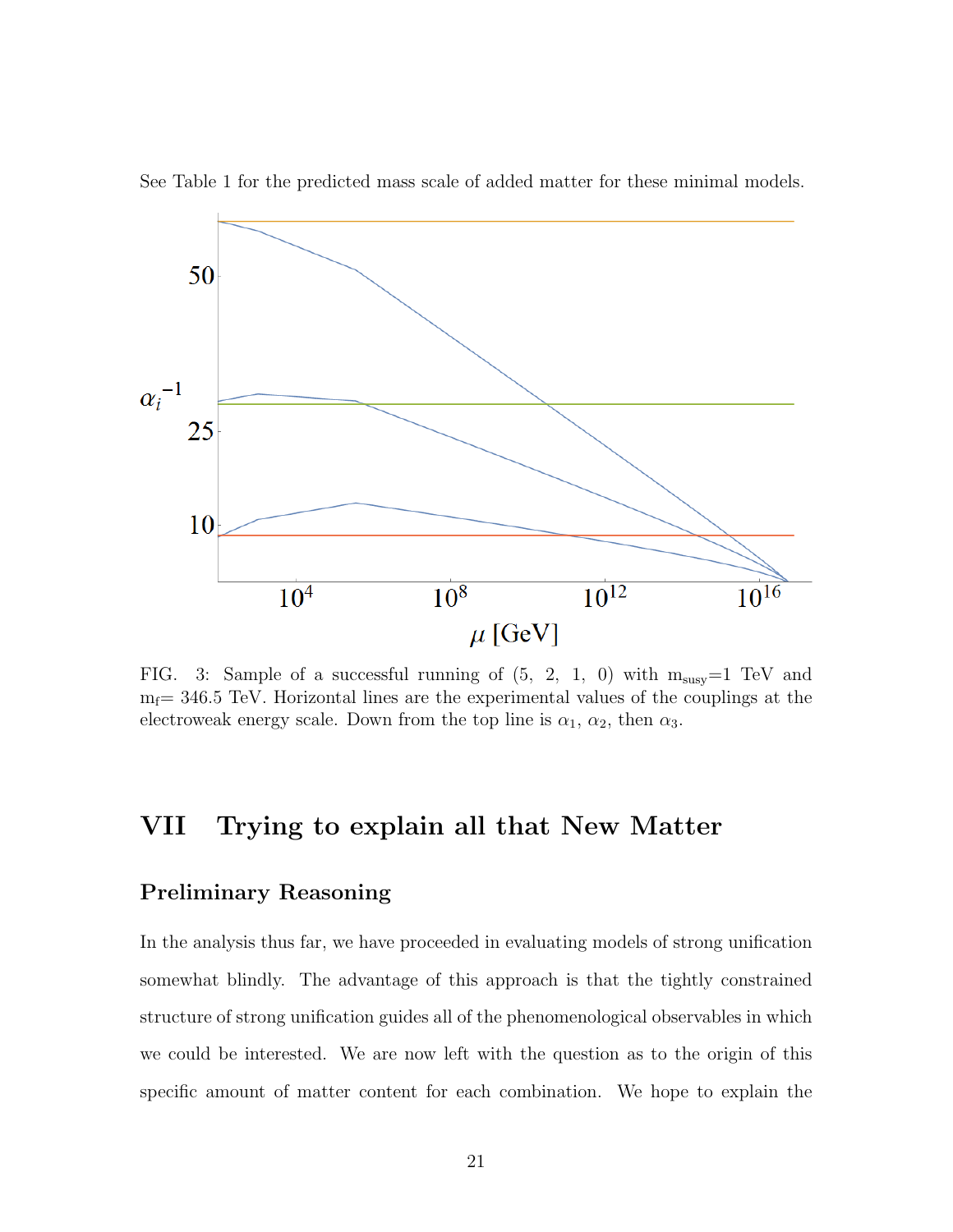| Model     | $m_{susy}$ (TeV) | $m_f$ range (TeV) | $(10^{16} \text{ GeV})$<br>$\Lambda$ | $\alpha_3 \%$ Error | $\sin^2(\theta_W)$ % Error |
|-----------|------------------|-------------------|--------------------------------------|---------------------|----------------------------|
| (3,2,5,0) | $\overline{2}$   | $90 - 190$        | 5.6                                  | $+3.3, -2.3$        | $+1.4, -1.2$               |
|           | 10               | $23 - 36$         | 4.0                                  |                     |                            |
|           | 100              | Not Allowed       |                                      |                     |                            |
|           | m <sub>f</sub>   | $16 - 18$         | 3.9                                  |                     |                            |
|           |                  |                   |                                      |                     |                            |
| (3,2,6,0) | $\overline{2}$   | 5200-11500        | 5.3                                  | $+3.7, -2.9$        | $+1.4, -1.25$              |
|           | 10               | 1600-2800         | 3.7                                  |                     |                            |
|           | 100              | Not Allowed       |                                      |                     |                            |
|           | m <sub>f</sub>   | Not Allowed       |                                      |                     |                            |
|           |                  |                   |                                      |                     |                            |
| (3,2,0,2) | $\overline{2}$   | Not Allowed       |                                      | $+4.8, -3.6$        | $+1.5, -1.5$               |
|           | 10               | $3400 - 4500$     | 6.5                                  |                     |                            |
|           | 100              | $310 - 830$       | 4.0                                  |                     |                            |
|           | m <sub>f</sub>   | $190 - 340$       | 3.2                                  |                     |                            |

Table 1: Allowable ranges for select models, uncertainty ranges are the same within each model. We have varied  $m_{susy}$  in the range 2-100 TeV and set it equal to  $m_f$ within each particle combination.

amount of matter content of the most interesting models that we found in the previous wide search. For our study, interesting models will be ones that have low energy scales of new matter and are thus of phenomenological relevance. Remember too that these are also more svelte in their matter content, which will potentially lead to simpler explanations for their origin.

One explanation is the possibility that there exists an extra force in the Standard Model. This extra force manifests as an extra gauge group,  $G_D$  where D anticipates "dark", with a coupling that unifies together with the rest of the Standard Model couplings. The new gauge group would be such that the added matter transforms in a d-dimensional representation of the new gauge group. This would thus explain the amount of new matter by giving a fundamental gauge group origin to the number of added  $5 + \overline{5}$  pairs.

As an example, take the case that the particle combination (3, 2, 6, 0) unifies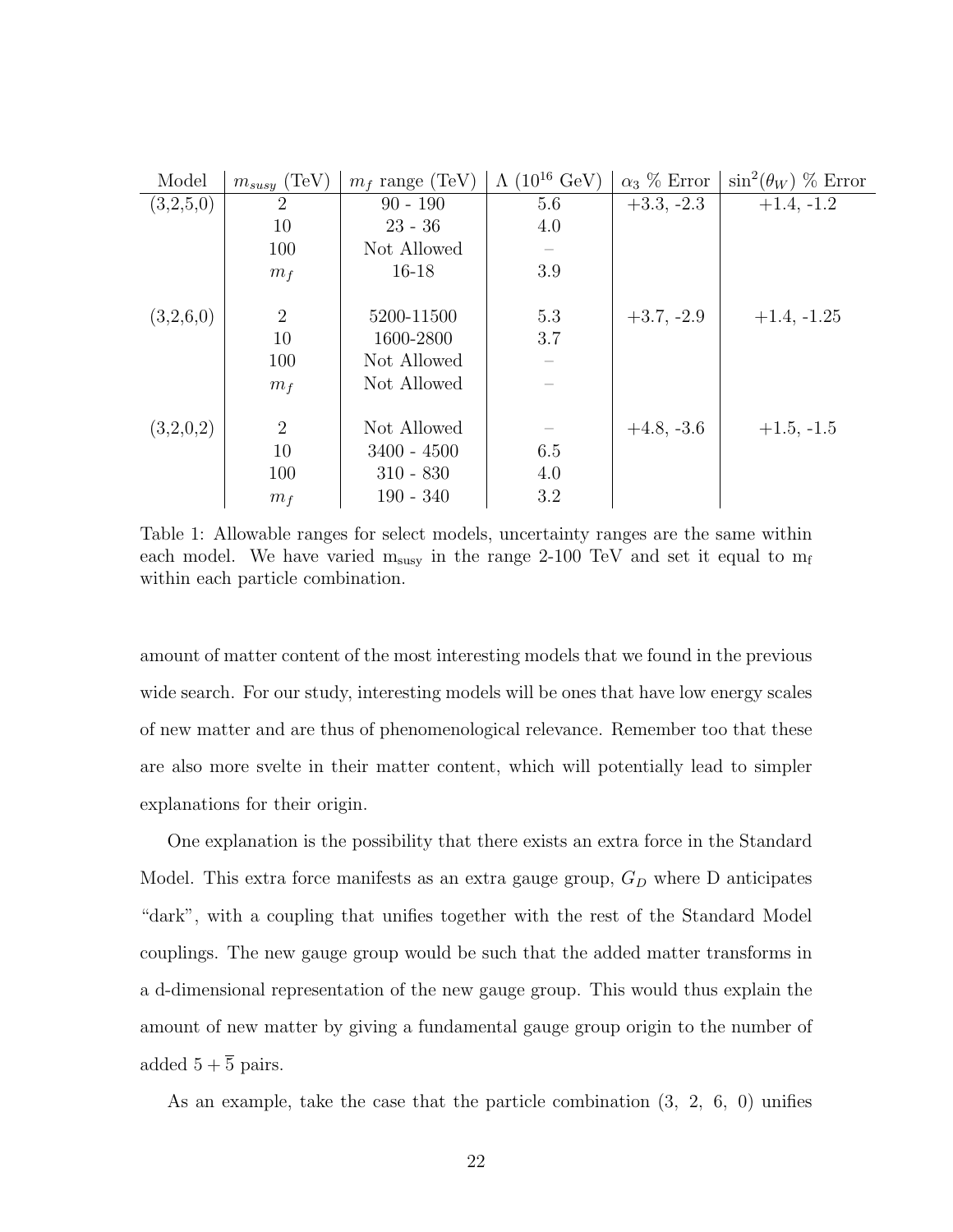strongly. We could take the extra  $6\frac{5}{5} + \overline{5}$  pairs as transforming in the 6-dimensional representation of  $SU(2)$ , the 6-dimensional representation of  $SU(3)$  or the fundamental representation of  $SU(6)$  for example. This would mean that when seen from the viewpoint of the new gauge group, the new particles would fit in perfectly in a representation of the Lie group. This gives a group theoretic origin to the specific amount of new matter. This shifts the question from the amount of matter added to the specific group added. Gauge groups of the Standard Model in some sense "just are"; their origin can possibly only be explained by some GUT which this analysis does not presuppose.

This coupling of this new force,  $g_D$ , is described by an extra RGE added to our set of differential equations. The new force also modifies our old RGEs at the two-loop level, where the sum now runs from 1 to 4 (with 4=Dark). Adding a new equation will, of course, change the running of the couplings with the particle content that originally interested us, but we expect that change to be small. This is because the new coupling constant only affects the others at two-loop level, which is suppressed by a factor of  $16\pi^2$ , and in general the beta coefficients will be such as to drive the new coupling to small values, further suppressing any effects.

#### Turning Lemons into Lemonade

As we saw with supersymmetry, adding extra symmetries to the Standard Model has wide appeal in solving many of the questions that still plague physics. This includes the popular question as to the origin of dark matter (DM). In particular, a possible DM candidate is a composite particle called a DM 'glueball'. This particle arises as a bound state of DM gluons described by a  $SU(N)$  gauge symmetry. Such a composite particle would be similar to the particles in the spectrum of color  $SU(3)$  bound states.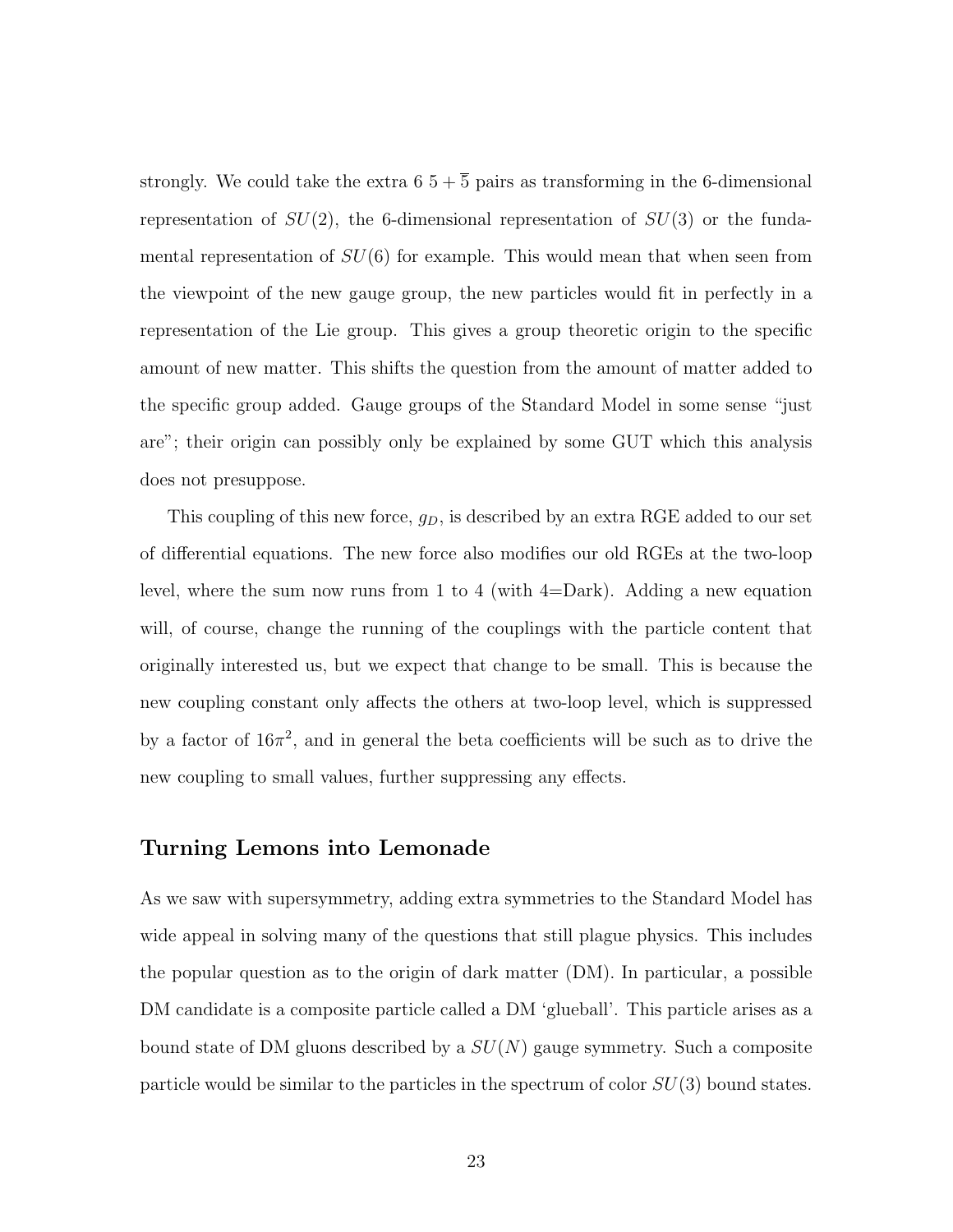These include the proton, neutron, and a corresponding theorized color glueball which has yet to be detected. The mass of the glueball is approximately the scale  $\Lambda_D$ , at which the gauge coupling blows up. References have set an upper bound on  $\Lambda_D$  at about 10<sup>5</sup> GeV for stable glueball DM to exist, but recent papers have estimated a scale of MeV to GeV to fit with astrophysical data [16][17].

Since non-perturbative unification provides a predictive scheme for additions to the Standard Model, we will investigate additions of a dark  $SU(N)$  to our previously found models. This condition for a low-energy blow up then exists in addition to the strong unification boundary condition at high-energy. As a result, this extra  $SU(N)$  symmetry would blow up at low-energy and high-energy, just as  $SU(3)$  does in non-perturbative unification. In this investigation, we will restrict ourselves to models with  $(3, 2, D, 0)$ . The D 5s will be in some D-dimensional representation, D, of  $SU(N)$ ; and, the D  $\bar{5}$ s will be in the corresponding D-dimensional conjugate, D. The conjugate of some representation, sometimes denoted by "anti-" or by a bar on top, is simply the complex conjugate of the representation. Note that the conjugate representation will have the same invariants as the non-conjugate. We can denote our new matter now by  $(5, D) + (\bar{5}, \bar{D})$ , if given some  $SU(N)$  and some such D-dimensional representations thereof. As noted in the last section, we expect the corrections of adding this extra coupling to be small so we will consider the models (3, 2, 6, 0) and (3, 2, 5, 0) which previously unified favorably. We look for groups that have 5 or 6-dimensional representations and consider their viability in non-perturbative unification and model building.

We first consider the simple model where  $D = N$ ,  $(3, 2, N, 0)$ . Our new matter is  $(5, \mathbf{F}) + (\bar{5}, \bar{\mathbf{F}})$  where the **F** is the fundamental and **F** the anti-fundamental representations of  $SU(N)$ . Recall that for the model to be a candidate for strong unification, the new matter must force all  $b_i > 0$  so that the couplings will blow up. For such a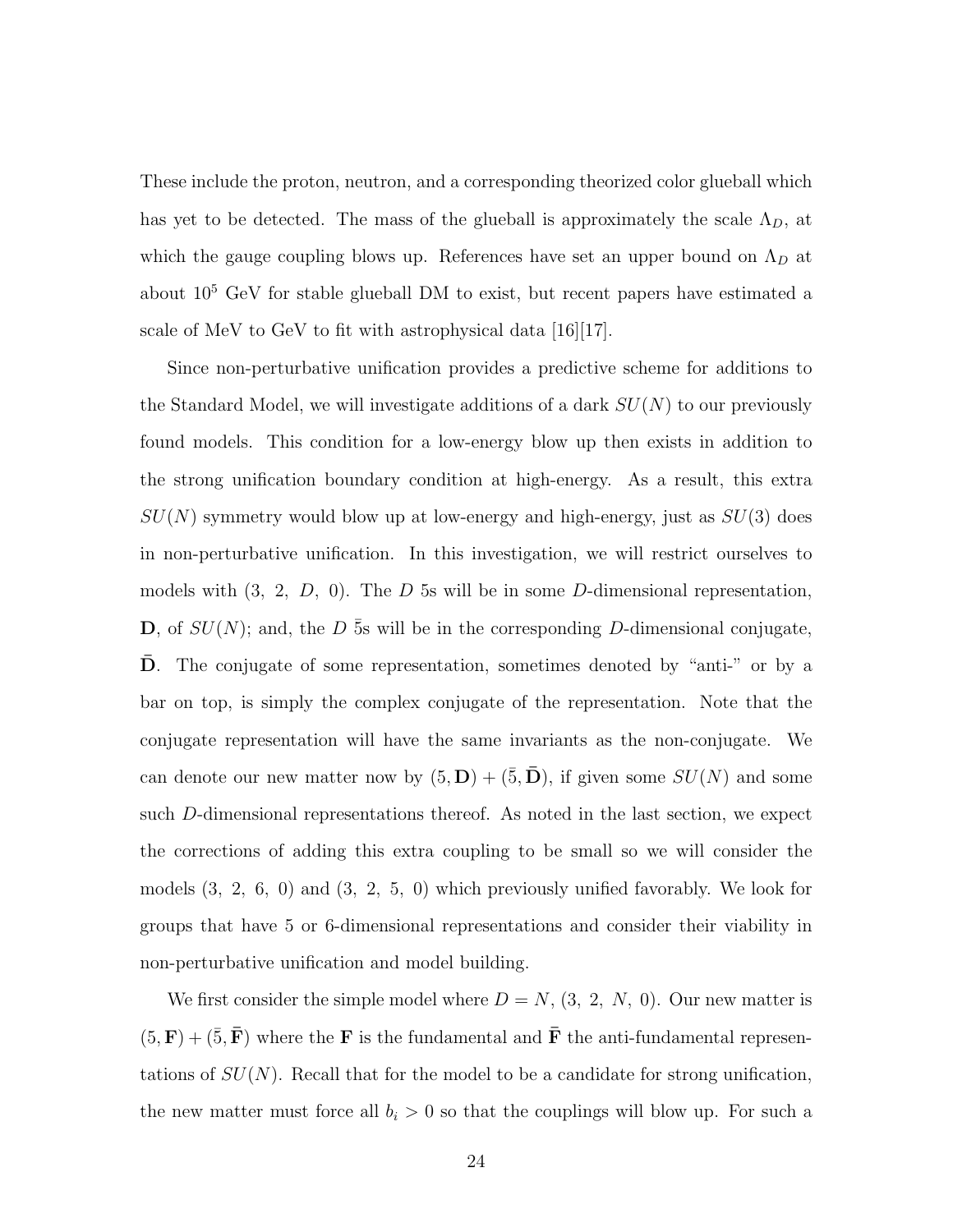model, however,

$$
b_4 = -3C(SU(N)) + 5 \times T_D(N) + 5 \times T_D(\bar{N}) = -3 \times N + 5 \times \frac{1}{2} + 5 \times \frac{1}{2} = -3N + 10. \tag{21}
$$

This is not positive for  $N \geq 4$ , which is the minimal number of  $n_5$  for which  $b_3 > 0$ . As such, no simple model (3, 2, N, 0) with the extra matter in the fundamental representation of  $SU(N)$  will be compatible with non-perturbative unification. Instead, we turn to specific 5 and 6-dimensional representations of lower dimensional gauge groups  $SU(2)$ ,  $SU(3)$  and  $SU(4)$  to explain the matter in the  $(3, 2, 5, 0)$ and  $(3, 2, 6, 0)$  models. We can immediately rule out 6 and  $\overline{6}$ , the 6-dimensional representations of  $SU(4)$ , as well however. For this representation, we find

$$
C(SU(4)) = 4 \tag{22}
$$

$$
C_D(\mathbf{6}) = \frac{5}{2} \tag{23}
$$

$$
T_D(\mathbf{6}) = 1.\t(24)
$$

For  $(3, 2, 6, 0)$  with our new matter as  $(5, 6) + (\overline{5}, \overline{6})$ , we have

$$
b_4 = -3C(SU(4)) + 5 \times T_D(6) + 5 \times T_D(\bar{6}) = -3 \times 4 + 5 \times 1 + 5 \times 1 = -2. \quad (25)
$$

We can see that  $b_4 < 0$  so this scenario is not compatible with non-perturbative unification either.

#### Dark  $SU(2)$

We consider the general model  $(3, 2, D, 0)$  with the new matter charged under  $SU(2)$ . This group is nice because it has representations in every dimension in a consistent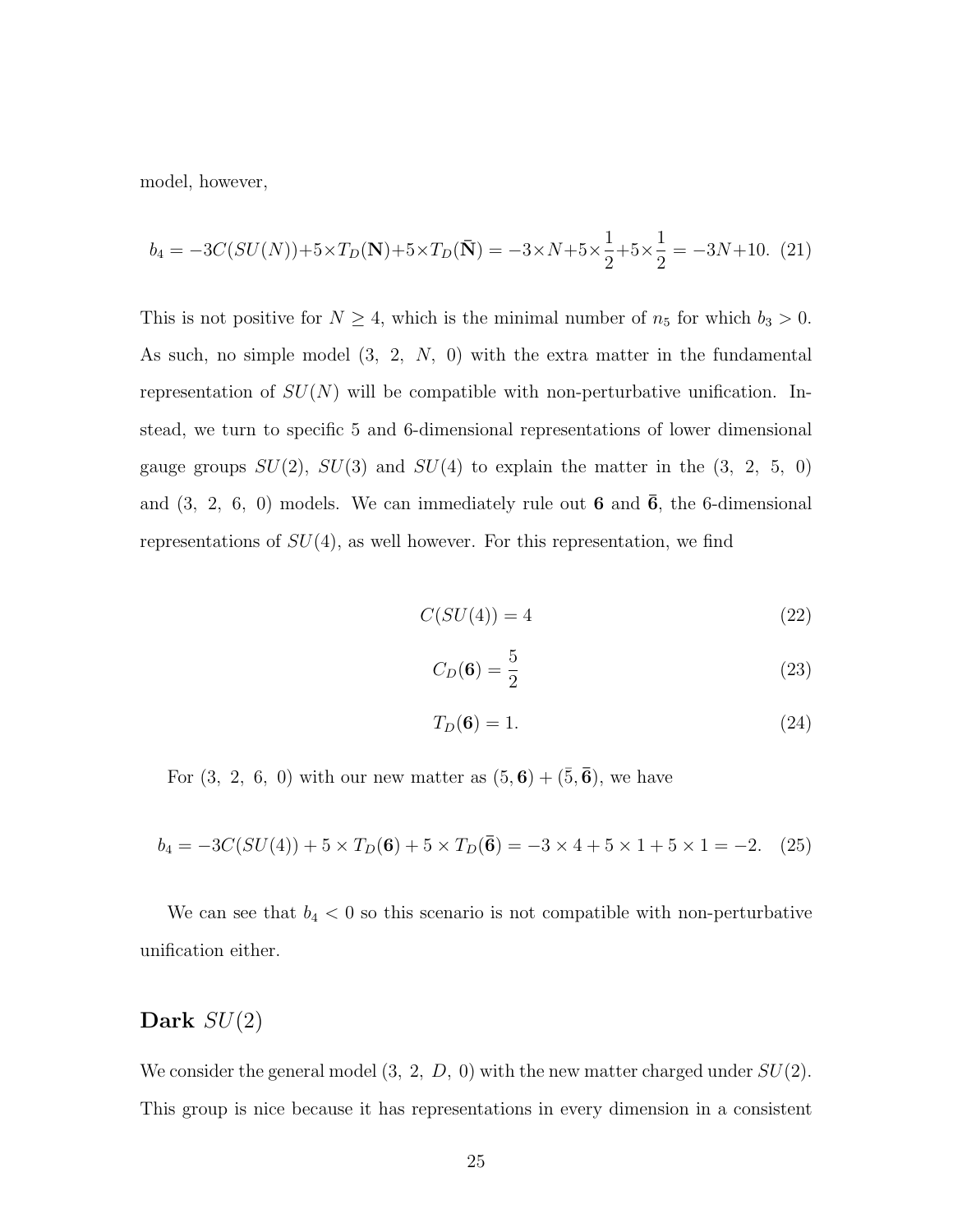manner, so we can find the invariants for any  $D > 0$  in general. We assume our added matter is of the form  $(5, D) + (\bar{5}, \bar{D})$ , where **D** and **D** are representations of  $SU(2)$ . For a D-dimensional representation of  $SU(2)$ , we find that

$$
C(SU(2)) = 2 \tag{26}
$$

$$
C_D(D) = \frac{1}{4}(D^2 - 1)
$$
\n(27)

$$
T_D(D) = \frac{5}{6}D(D^2 - 1).
$$
\n(28)

From these, we find the beta functions above the scale of the added matter are

$$
b_i = \left(\frac{33}{5} + D, \ 1 + D, \ -3 + D, \ -6 + \frac{5}{6}D(D^2 - 1)\right) \tag{29}
$$

and

$$
b_{ij} = \begin{pmatrix} \frac{199}{25} + \frac{7}{15}D & \frac{27}{5} + \frac{9}{5}D & \frac{88}{5} + \frac{32}{15}D & D(D^2 - 1) \\ \frac{9}{5} + \frac{3}{5}D & 25 + 7D & 24 & D(D^2 - 1) \\ \frac{11}{5} + \frac{4}{15}D & 9 & 14 + \frac{34}{3}D & D(D^2 - 1) \\ \frac{1}{3}D(D^2 - 1) & D(D^2 - 1) & \frac{8}{3}D(D^2 - 1) & -24 + \frac{5}{6}D(D^2 - 1)(D^2 + 3) \end{pmatrix}.
$$
\n(30)

Below the scale of new matter, these equations are valid but we set  $D=0$ . We can see this decouples  $g_D$  from the other three couplings. We expect this as below this scale, there are no matter fields that are charged under the Standard Model and the Dark  $SU(2)$ . Below the scale of supersymmetry, however, the beta functions will switch to the non-supersymmetric beta functions with no matter fields. The general equations for the non-supersymmetric case in terms of group theory invariants can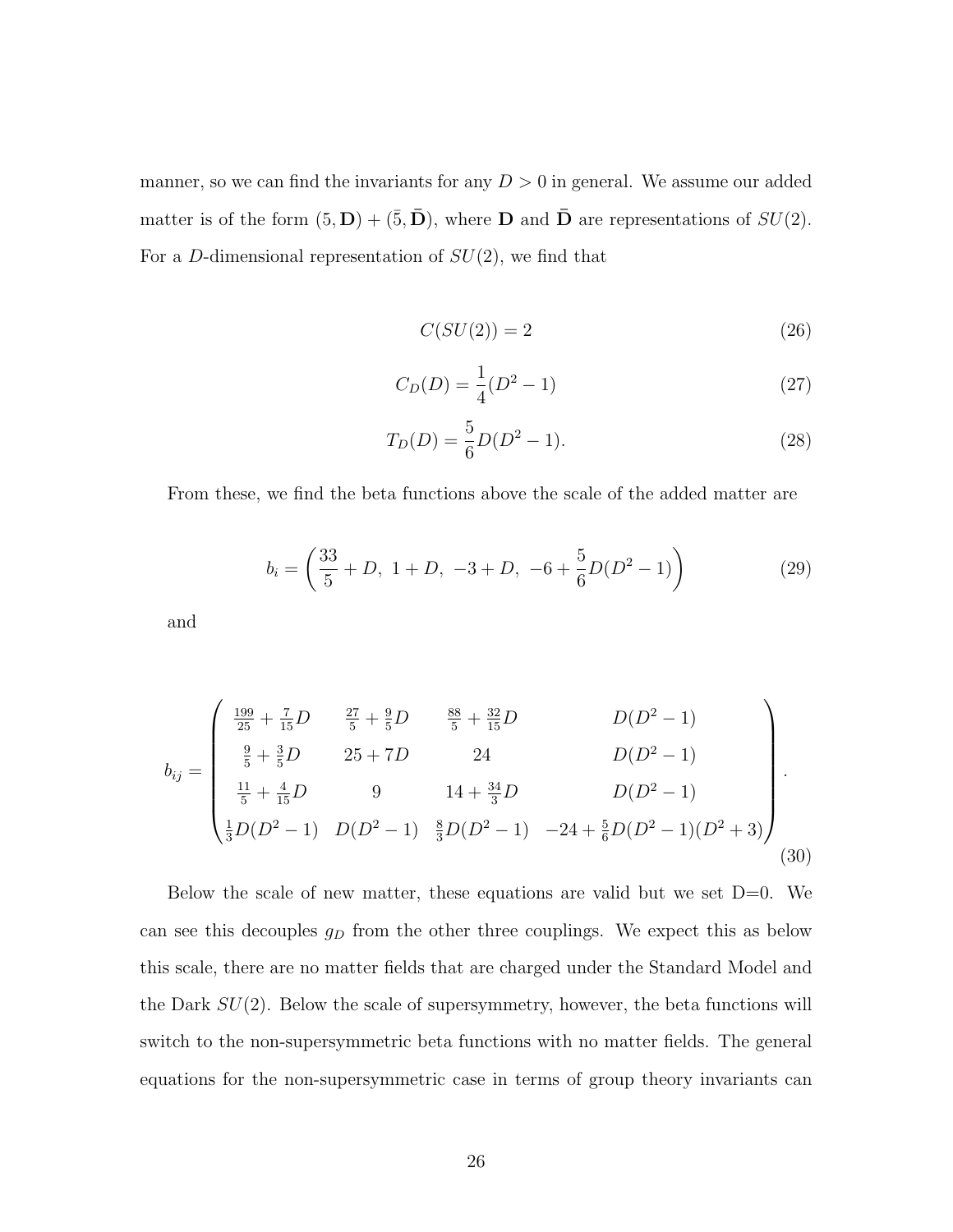be found in [18]. From these we find that

$$
b_4 = -\frac{22}{3}
$$
 and  $b_{44} = -\frac{136}{3}$ , (31)

with  $b_{i4} = b_{4i} = 0$  for  $i \neq 4$ . We can now go ahead and add this equation for  $g_4$  to our set of RGEs and run the new model down to low energies. Our findings for this are summarized in Table 2. We note that these have a problem, however. In FIG. 4 you can see this more clearly. The dark coupling is pushed so low at the electroweak scale and the one loop beta function is not enough for it to blow-up again at any reasonable scale. As such, we find that these models don't blow-up until such ridiculously low scales that they might as well be zero for physical purposes. So, though this scheme does unify, it is not what we are looking for. Notice, however, that allowable ranges for extra matter are close to those without the extra gauge group, so as we expected the new group has only a small effect on the running of the other couplings.



FIG. 4: On the left is the running of (3, 2, 5, 0) with added matter in a 5-dimensional representation of  $SU(2)$ ,  $\alpha_D$  shown in red. On the right is the running of just  $\alpha_D$ which we can see will only blow-up at energies that are too low to be physical.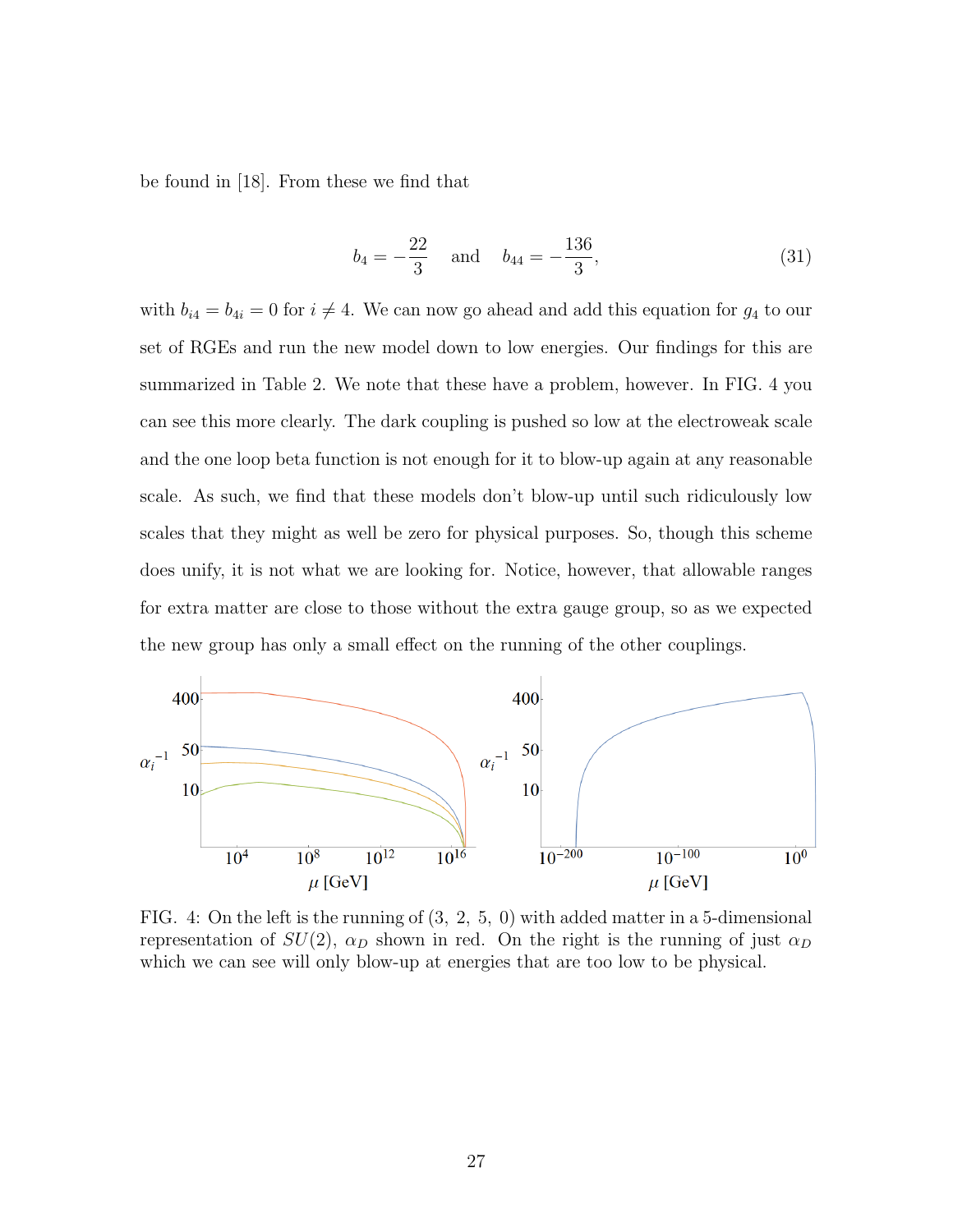| Model        | $m_{susy}$ (TeV | $m_f$ range (TeV) | $\alpha_D^{-1}(m_Z)$ | $\Lambda_D$ (eV) |  |
|--------------|-----------------|-------------------|----------------------|------------------|--|
| (3,2,5,0)    | $\overline{2}$  | $110 - 250$       | 510                  | $10^{-600}$      |  |
| in 5-dim rep | 10              | $28 - 50$         | 540                  | $10^{-650}$      |  |
| of $SU(2)$   | 100             | Not Allowed       |                      |                  |  |
|              | $m_f$           | $17 - 20$         | 560                  | $10^{-680}$      |  |
|              |                 |                   |                      |                  |  |
| (3,2,6,0)    | 2               | 6200-14500        | 770                  | $10^{-1000}$     |  |
| in 6-dim rep | 10              | 1900-3700         | 800                  | $10^{-1100}$     |  |
| of $SU(2)$   | 100             | Not Allowed       |                      |                  |  |
|              | m <sub>f</sub>  | Not Allowed       |                      |                  |  |

Table 2: Results with  $SU(2)_D$  gauge group added,  $\Lambda_D$  is the predicted scale of DM glueballs.

#### Dark  $SU(3)$

We now consider adding a Dark  $SU(3)$  to our supersymmetric RGEs. This group has 6-dimensional representations, 6 and  $\bar{6}$ , which the  $SU(5)$  multiplets in the  $(3, 2, 6, 0)$ non-perturbative unification model can fit into. Our added matter then transforms as  $(5, 6) + (\overline{5}, \overline{6})$ . For a 6-dimensional representation of  $SU(3)$  we find

$$
C(SU(3)) = 3 \tag{32}
$$

$$
C_D(6) = \frac{10}{3} \tag{33}
$$

$$
T_D(6) = \frac{5}{2}.
$$
\n(34)

From these, we find the beta functions above the scale of the added matter are

$$
b_i = \left(\frac{63}{5}, 7, 3, 16\right) \quad \text{and} \quad b_{ij} = \begin{pmatrix} \frac{269}{25} & \frac{81}{5} & \frac{152}{5} & 80\\ \frac{27}{5} & 67 & 24 & 80\\ \frac{19}{5} & 9 & 82 & 80\\ 10 & 30 & 80 & \frac{1288}{3} \end{pmatrix} . \tag{35}
$$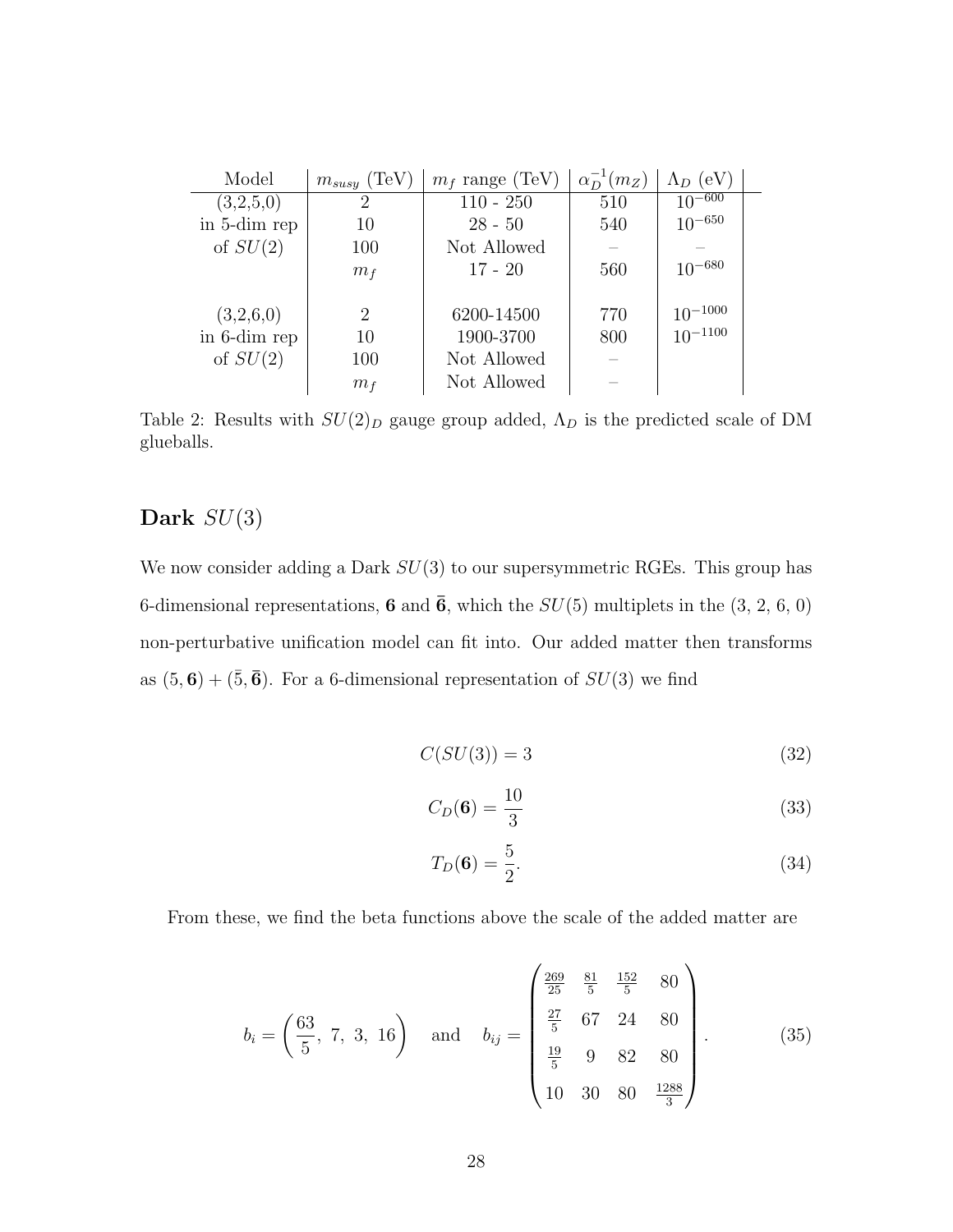| Model        | $m_{susy}$ (TeV) | $m_f$ range (TeV) | $\alpha_D^{-1}(m_Z)$ | $\Lambda_D$ (eV) |  |
|--------------|------------------|-------------------|----------------------|------------------|--|
| (3,2,6,0)    |                  | 10000-25000       | 49                   |                  |  |
| in 6-dim rep | 10               | 3000-6800         | 53                   | .05              |  |
| of $SU(3)$   | 100              | 580-590           | 59                   | .001             |  |
|              | m <sub>f</sub>   | Not Allowed       |                      |                  |  |

Table 3: Results with  $SU(3)_D$  gauge group added,  $\Lambda_D$  is the predicted scale of the DM glueball spectrum.

As before, below the scale of heavy matter the beta functions are still supersymmetric but  $g_D$  decouples from the running of the other couplings. We find that

$$
b_4 = -9 \quad \text{and} \quad b_{44} = -54,\tag{36}
$$

with  $b_{i4} = b_{4i} = 0$  for  $i \neq 4$ . Below the scale of supersymmetry, we again use the general equations in [18] and find that

$$
b_4 = -11 \quad \text{and} \quad b_{44} = -102,\tag{37}
$$

with  $b_{i4} = b_{4i} = 0$  for  $i \neq 4$  as  $g_D$  is still decoupled. For such a running we find that  $\Lambda_D$  is on the order of an eV. See FIG. 5 for an example running with  $m_{susy}=2$  TeV and m<sub>f</sub>=  $1.6 \times 10^5$  TeV. For such a model we find that  $\Lambda_D = 0.5$  eV. Results for a sampling of  $m_{susy}$  are presented in Table 3. Note that as  $m_{susy}$  is raised,  $\Lambda_D$  drops lower. Soni and Zhang in Ref. [17] estimate using astrophysical evidence a scale of 20 MeV for self-interacting dark glueballs in  $SU(3)$ , much higher than we have predicted here.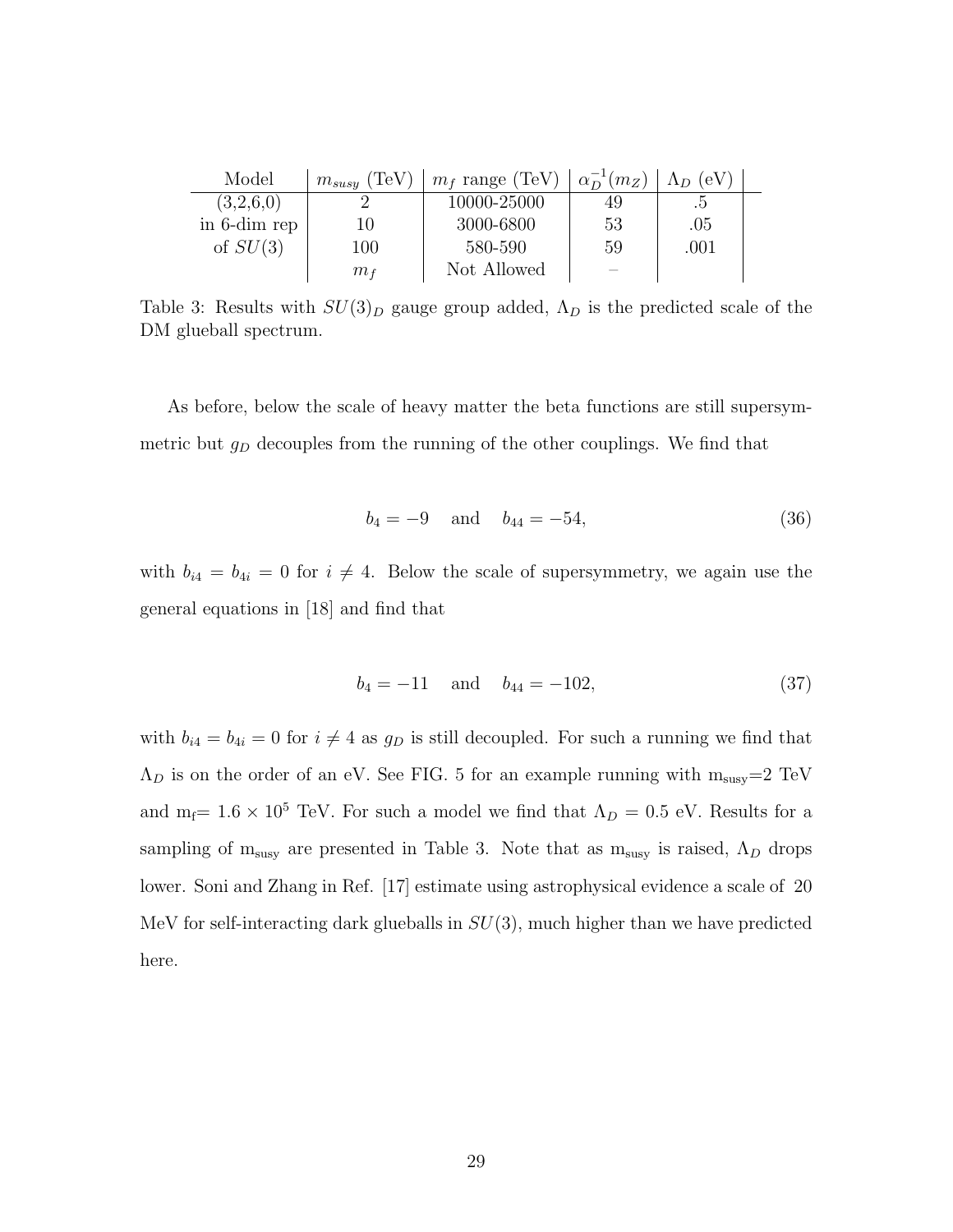

FIG. 5: On the left is the running of (3, 2, 6, 0) with added matter in a 6-dimensional representation of  $SU(3)$ ,  $\alpha_D$  shown in red. On the right in the running of just  $\alpha_D$ down to its low-energy blow-up at about 0.5 eV.

#### Glueball DM Outlook

From a model building perspective, this approach to glueball DM is not ideal. Studies that we reference have studied glueball DM as a stand alone model, not one that is supersymmetric and coupled to the Standard Model at higher energy scales. Such additions lead to other stable or nearly stable particles, so that the phenomenological viability of the model is much more complicated to study. There may be a model in which these scenarios are favorable, but more work would need to be done on the theoretical side. Such a study would require a full analysis of options for particle decay and of supersymmetric complications.

This investigation, however, has been illustrative in how the non-perturbative scheme can be used for further model building endeavors. Additional groups and matter can be added easily to the RGEs. Once added, relevant observables can be extracted simply. This makes the non-perturbative unification scheme especially nice for further phenomenology of extensions to the Standard Model. One such addition that can be explored in this way is that of an extra  $U(1)$  symmetry group, a popular option to tackle problems in supersymmetry and as a dark matter candidate.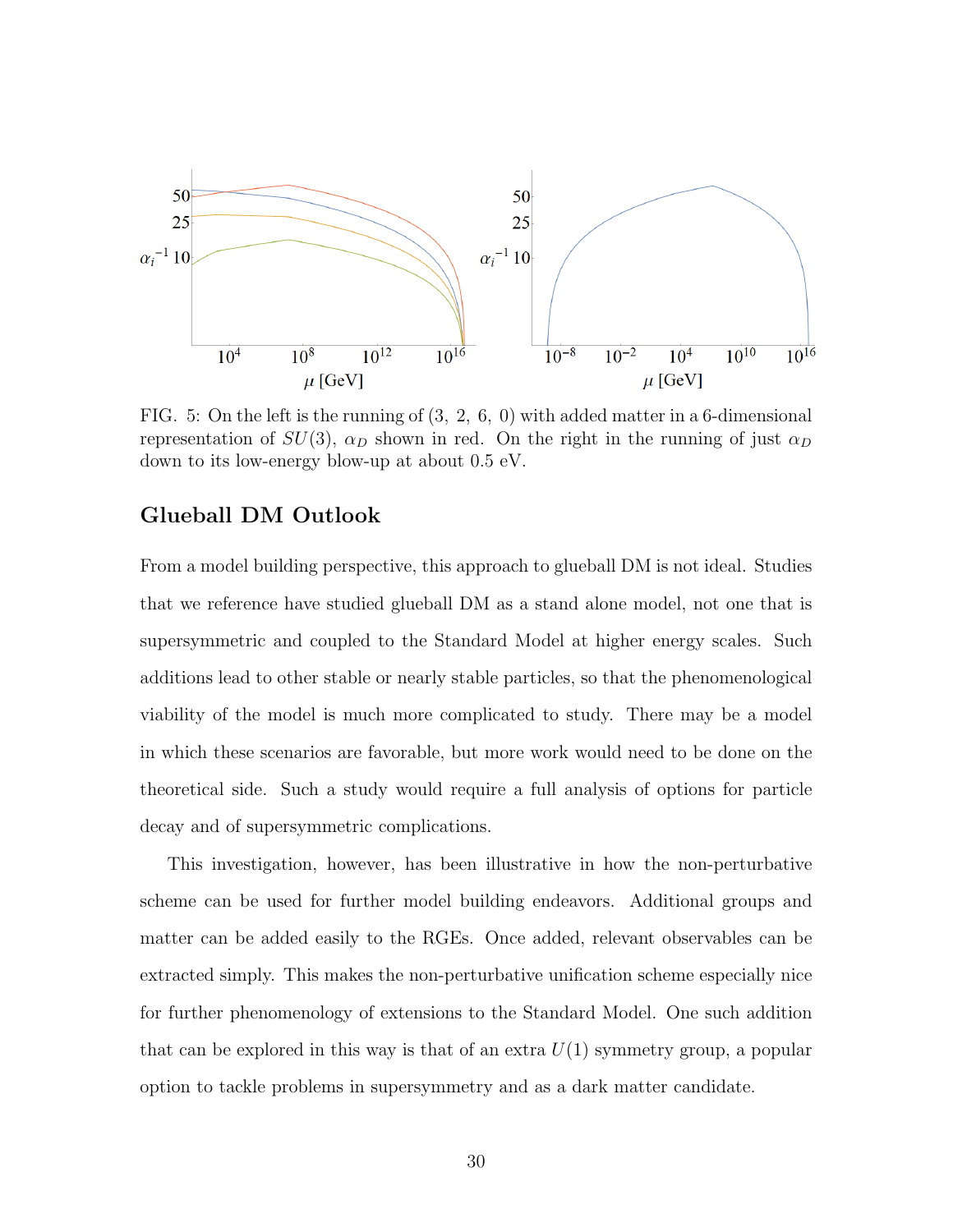### VIII Conclusions

In this study we have explored the framework of non-perturbative unification. This framework is a general, yet simple scheme to study additions to the Standard Model. We have updated a previous study on nonperturbative unification. We find that we can improve on the method of that study and use new experimental error bars for parameters and added corrections. The specific model proposed in that previous study is no longer desirable given new experimental parameter values.

We expanded the search for viable models with other possible additions of matter. We chose to add particles that are especially well studied as an aid for future model building. Many of these additions we found had viable mass scales. Of these, the most promising combinations are the most minimal particle additions. These are also those with the lowest mass scales. Some of these will possibly be detectable at a future 100 TeV collider, being considered in China [9] and at CERN [10].

For these phenomenologically interesting models, we attempted to give a group theoretic origin to the amount of added matter. Motivated by recent theoretical studies of glueball Dark Matter, we described this new matter as a single representation of a dark  $SU(N)$  gauge group. We found that our specific models had mass scales that were too low based on previous theoretical investigations of glueball Dark Matter and astrophysical evidence of Dark Matter. These previous studies do not consider a Dark Matter sector that is also supersymmetric, so their bounds do not necessarily apply to our model. More investigation is needed to evaluate whether or not this specific, more complicated, model of Dark Matter and non-perturbative unification is viable.

Non-perturbative unification provides a novel approach to unification that is attractive for exploring physics beyond the Standard Model. It assumes nothing about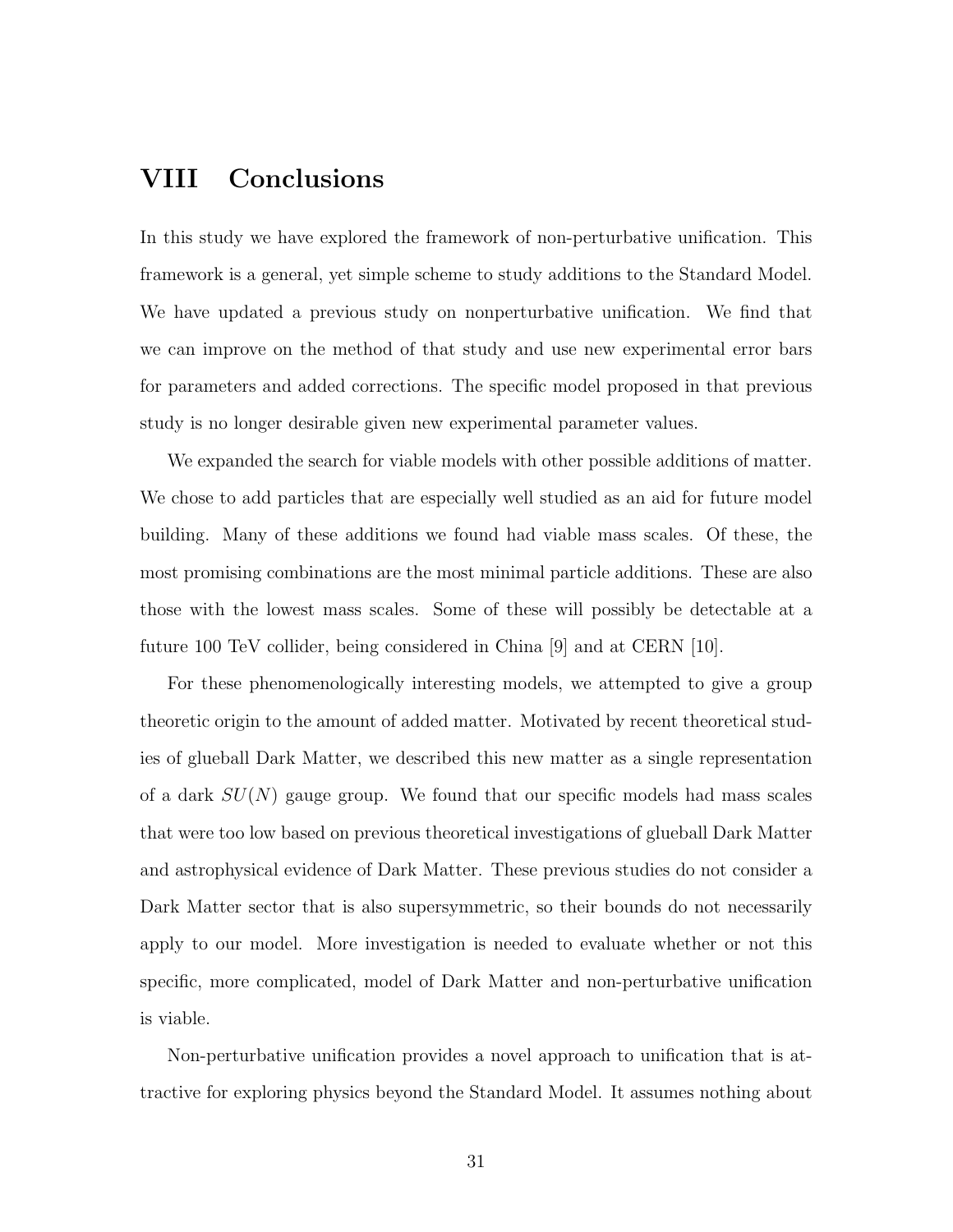the form of a GUT and so can be quite general, yet provides precise phenomenological predictions that can be searched for at current and future colliders. Non-perturbative unification thus provides predictivity without introducing many of the theoretical model building problems that come from assuming the form of high-energy physics. Our specific findings in this study produce the possibility of non-perturbative unification with extra particles at the scale of about 100 TeV, which might be probeable in the near future.

#### Acknowledgements

I would like to thank Professor Carone for his guidance and encouragement this year. I would also like to thank Shihka Chaurasia for fighting through numerics with me, Professor Hoatson for wrangling the Seniors this year, and Professor Vinroot just for abiding. I am also indebted to my parents, Patricia and David Donahue, who have allowed me to pursue what interests me and provided me with support throughout my college career.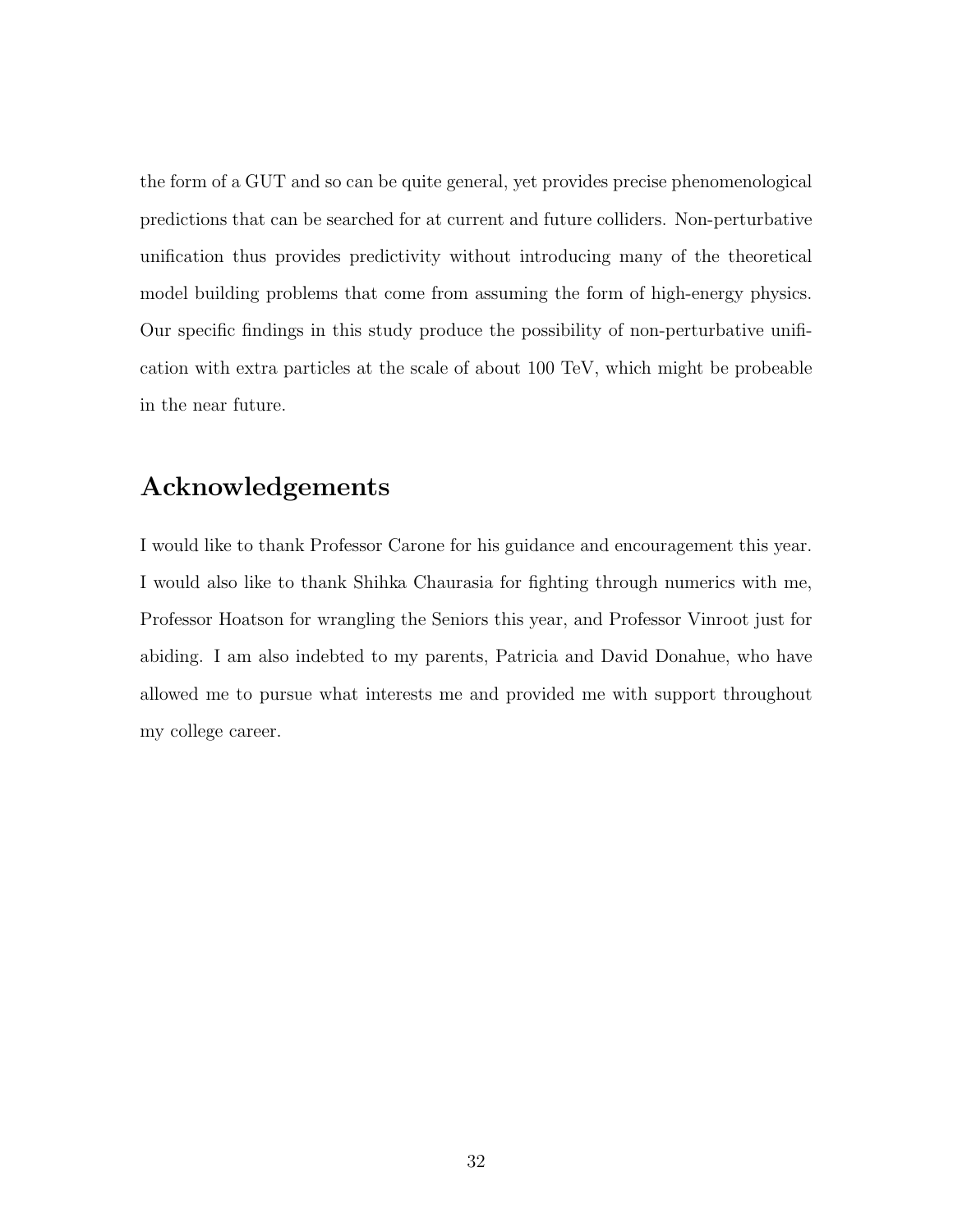# A Appendix

The two-loop RGE without Yukawa couplings is [2]

$$
\frac{dg_i}{dt} = \frac{g_i^3}{16\pi^2} \left[ b_i + \frac{1}{16\pi^2} \sum_{j=1}^3 b_{ij} g_j^2 \right] \tag{A.1}
$$

In the Standard Model, beta functions are given by [2]

$$
b_i^{SM} = \left(\frac{41}{10}, -\frac{19}{6}, -7\right) \quad \text{and} \quad b_{ij}^{SM} = \begin{pmatrix} \frac{199}{50} & \frac{27}{10} & \frac{44}{5} \\ \frac{9}{10} & \frac{35}{6} & 12 \\ \frac{11}{10} & \frac{9}{2} & -26 \end{pmatrix} . \tag{A.2}
$$

The general beta functions for the minimal supersymmetric model with particle content  $(n_g, n_h, n_5, n_{10})$  are [15]

$$
b = \begin{pmatrix} 2 \\ 2 \\ 2 \end{pmatrix} n_g + \begin{pmatrix} 3/10 \\ 1/2 \\ 0 \end{pmatrix} n_h + \begin{pmatrix} 1 \\ 1 \\ 1 \end{pmatrix} n_5 + \begin{pmatrix} 3 \\ 3 \\ 3 \end{pmatrix} n_{10} + \begin{pmatrix} 0 \\ -6 \\ -9 \end{pmatrix}, \tag{A.3}
$$

and

$$
b_{ij} = \begin{pmatrix} \frac{38}{15} & \frac{6}{5} & \frac{88}{15} \\ \frac{2}{5} & 14 & 8 \\ \frac{11}{15} & 3 & \frac{68}{3} \end{pmatrix} n_g + \begin{pmatrix} \frac{9}{50} & \frac{9}{10} & 0 \\ \frac{3}{10} & \frac{7}{2} & 0 \\ 0 & 0 & 0 \end{pmatrix} n_h + \begin{pmatrix} \frac{7}{15} & \frac{9}{5} & \frac{32}{15} \\ \frac{3}{5} & 7 & 0 \\ \frac{4}{15} & 0 & \frac{34}{3} \end{pmatrix} n_5 + \begin{pmatrix} \frac{23}{5} & \frac{3}{5} & \frac{48}{5} \\ \frac{1}{5} & 21 & 16 \\ \frac{6}{5} & 6 & 34 \end{pmatrix} n_{10} + \begin{pmatrix} 0 & 0 & 0 \\ 0 & -24 & 0 \\ 0 & 0 & -54 \end{pmatrix}.
$$
\n(A.4)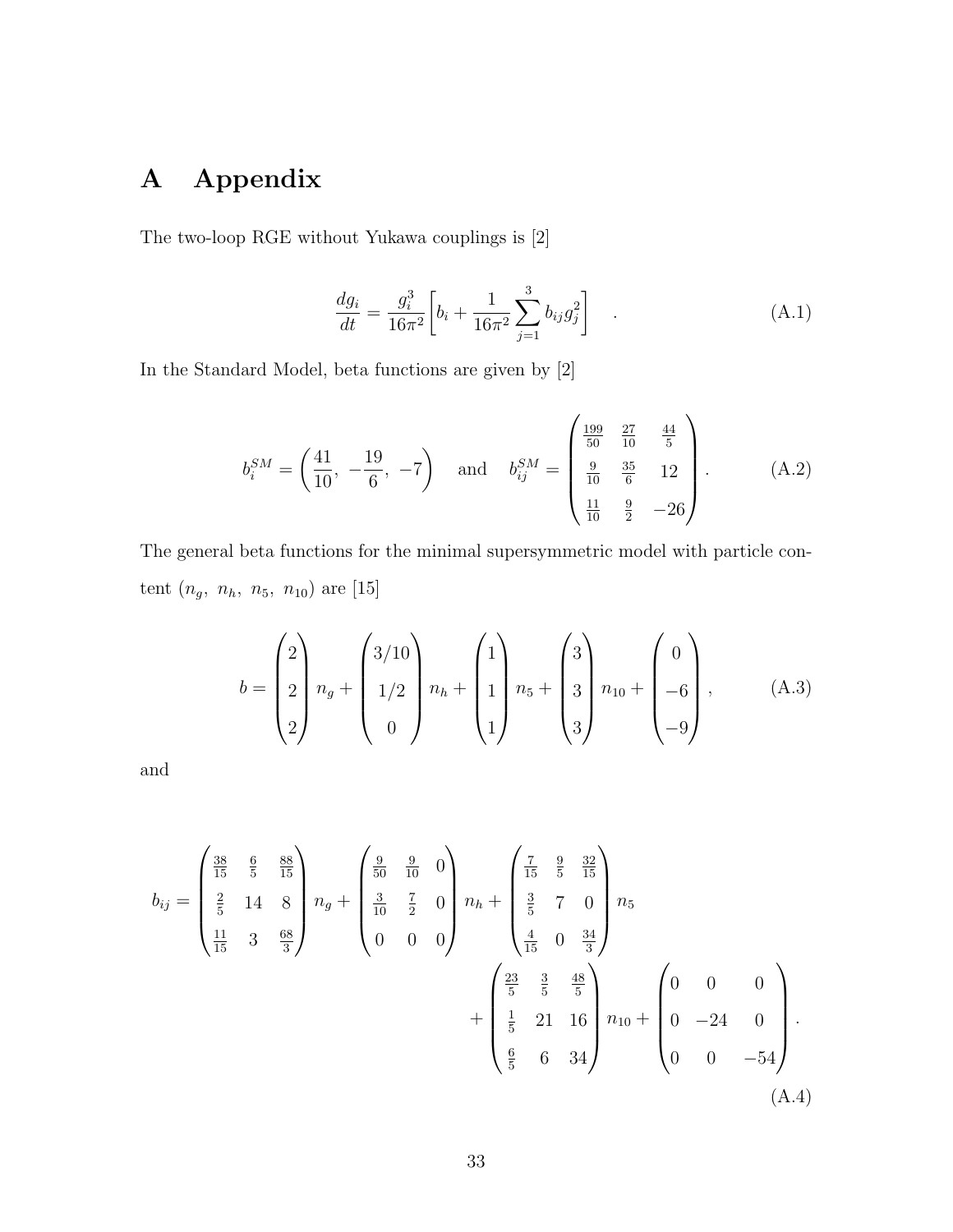General supersymmetric beta functions for any group  $G_i$  and matter fields  $T_i(\phi)$ charged under that group are [11]

$$
b_i = -3C(G_i) + T_i(\phi),
$$
\n(A.5)

and

$$
b_{ij} = 2C(G_i)[-3C(G_i) + T_i(\phi)]\delta_{ij} + 4T_i(\phi)C_j(\phi).
$$
 (A.6)

Group theory invariants for the fundamental representation,  $\mathbf{F}$ , of  $SU(N)$  are

$$
C_{SU(N)}(\mathbf{F}) = \frac{N^2 - 1}{2N} \tag{A.7}
$$

$$
T_{SU(N)}(\mathbf{F}) = \frac{1}{2}.\tag{A.8}
$$

For the adjoint representation,  $\mathbf A,$  of  $SU(N)$  we find

$$
C(SU(N)) \equiv C_{SU(N)}(\mathbf{A}) = N \tag{A.9}
$$

$$
T_{SU(N)}(\mathbf{A}) = N. \tag{A.10}
$$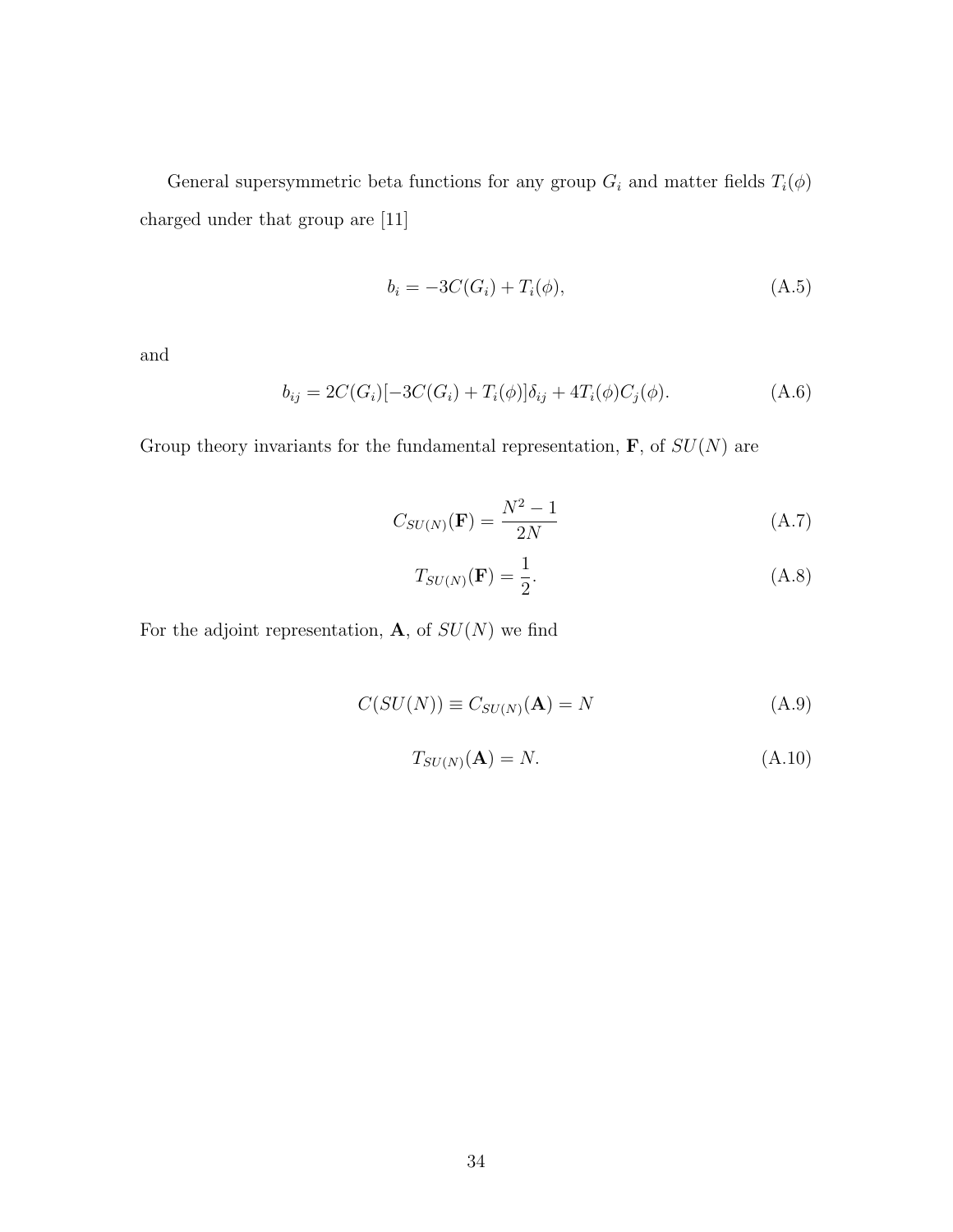#### References

- [1] M. E. Peskin and D. V. Schroeder, "An Introduction to quantum field theory," Reading, USA: Addison-Wesley (1995).
- [2] V. D. Barger, M. S. Berger and P. Ohmann, "Supersymmetric grand unified theories: Two loop evolution of gauge and Yukawa couplings," Phys. Rev. D 47, 1093 (1993).
- [3] H. E. Haber and G. L. Kane, "The Search for Supersymmetry: Probing Physics Beyond the Standard Model," Phys. Rept. 117, 75 (1985).
- [4] H. Georgi and S. L. Glashow, "Unity of All Elementary Particle Forces," Phys. Rev. Lett. 32, 438 (1974).
- [5] C. Patrignani et al. [Particle Data Group Collaboration], "Review of Particle Physics," Chin. Phys. C 40, no. 10, 100001 (2016).
- [6] L. Maiani, G. Parisi and R. Petronzio, "Bounds on the Number and Masses of Quarks and Leptons," Nucl. Phys. B 136, 115 (1978).
- [7] N. Cabibbo and G. R. Farrar, "An Alternative To Perturbative Grand Unification: How Asymptotically Nonfree Theories Can Successfully Predict Low-energy Gauge Couplings," Phys. Lett. 110B, 107 (1982).
- [8] D. Ghilencea, M. Lanzagorta and G. G. Ross, "Strong unification," Phys. Lett. B 415, 253 (1997).
- [9] CEPC-SPPC Study Group, "CEPC-SPPC Preliminary Conceptual Design Report. 1. Physics and Detector," IHEP-CEPC-DR-2015-01, IHEP-TH-2015-01, IHEP-EP-2015-01.